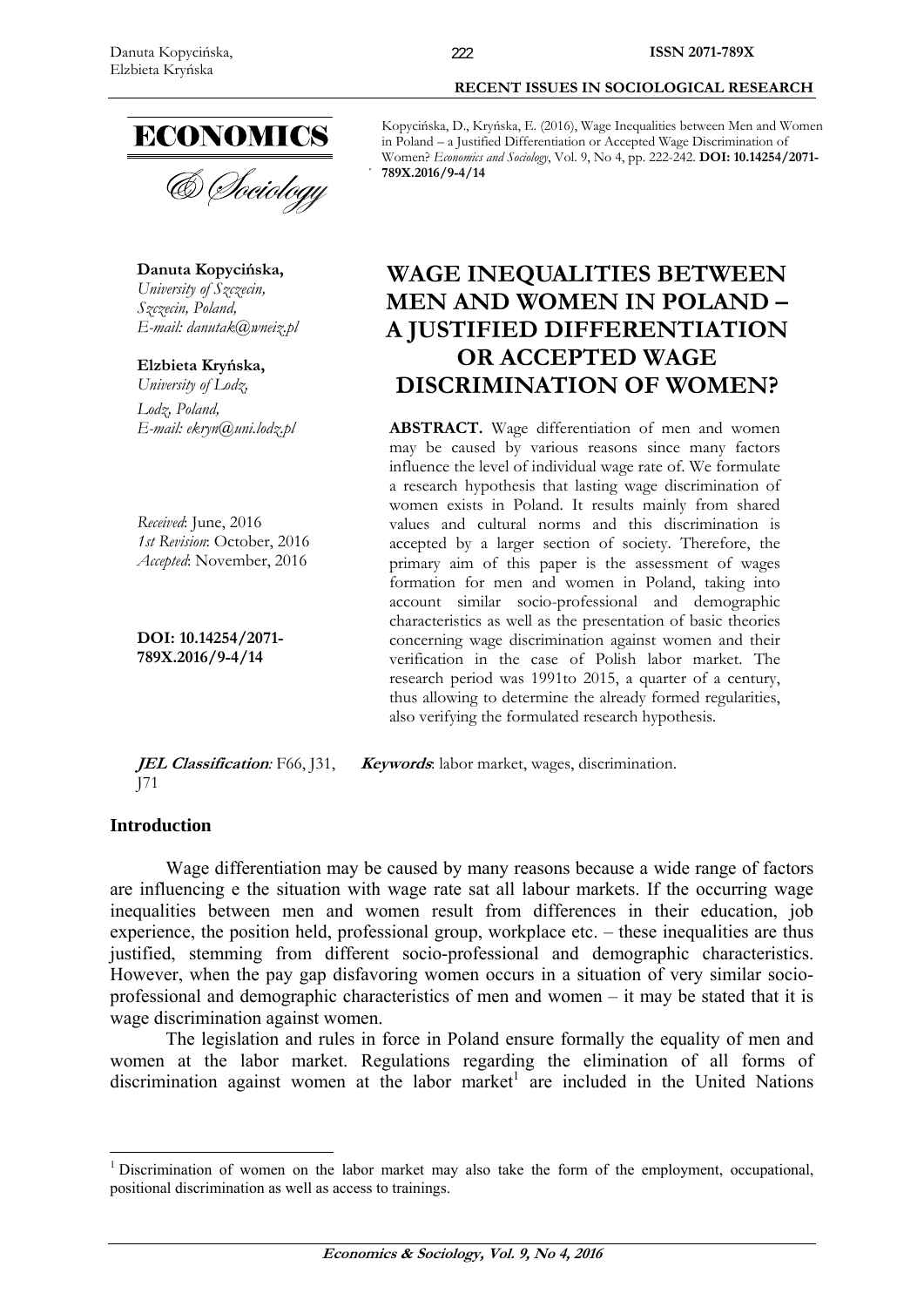| Danuta Kopycińska, | 223 | ISSN 2071-789X                                |
|--------------------|-----|-----------------------------------------------|
| Elzbieta Kryńska   |     |                                               |
|                    |     | <b>RECENT ISSUES IN SOCIOLOGICAL RESEARCH</b> |

Convention and the Conventions of International Labour Organization<sup>2</sup>. The European Union, by means of its policy of equal opportunities in Member States, implemented a number of directives, recommendations and programs concerning the elimination of discrimination against women<sup>3</sup>. Among the national laws, the Constitution of the Republic of Poland should be enumerated, which states that "a woman and a man have in particular equal rights to education, employment, promotion, equal wages for work of equal value..."<sup>4</sup>. The principle of equal treatment of men and women in the matters of employment, remuneration and promotions, as well as access to training<sup>5</sup> is covered in the Labor Code of Poland.

The analysis of statistical data, as well as the result of numerous studies on wage formation show that in Poland there is a gender pay gap unfavorable for women. If  $-$  in spite of legislation and rules in force – such differentiation results from wage discrimination of women, it would mean there is a market in Poland and hence both supply and demand for such discrimination. We formulate a research hypothesis that lasting wage discrimination of women exists in Poland. It results mainly from commonly shared values, norms and traditional roles in the society, and this discrimination is accepted by a vast majority in the society<sup>6</sup>. Therefore, the key aim of this paper is the assessment of wage formation for men and women in Poland, taking into account the situations when men and women have very similar socio-professional and demographic situations, and also the presentation of most widely spread theories of wage discrimination against women along with their verification on the study case of Polish labor market. For our research we have chosen the time period from 1991 till 2015, and since this is a quarter of a century under study, this would allow us determine the developed regularities, therefore, we were also able to verify the formulated above research hypothesis<sup>7</sup>.

# **1. Wage discrimination of women in selected economic and sociological theories**

Numerous economic and sociological theories have been dedicated to the phenomenon and causes of discrimination of women on the labor market. Presenting all these theories in this paper is neither possible nor reasonable<sup>8</sup>. Therefore, only such theories were selected which seem to be of particular usefulness, from the viewpoint of wage discrimination of women, and for which there is a possibility of partial verification in the aspect of the research hypothesis and the aim of this paper<sup>9</sup>.

1

<sup>2</sup> Art. 11 of the UN Convention on the Elimination of All Forms of Discrimination Against Women of 18 December 1979, the International Labour Organisation Conventions (No 110 of 29 June 1951 and No 111 of 25 June 1958).

<sup>&</sup>lt;sup>3</sup> The principle of equal pay for men and women was set out in the first Directive 75/117/EEC of the Council of the European Communities of 10 February 1975.

<sup>&</sup>lt;sup>4</sup> The Constitution of the Republic of Poland of 02 April 1997. art. 33.

<sup>&</sup>lt;sup>5</sup> The Labour Code in Poland was subjected to many amendments. From the standpoint of the discussed matter, significant changes were introduced by the Law of 2001, The Labour Code, Dz. U. No. 154. The papers of Borut, 2004, pp. 2-8, Kalinowska-Sufinowicz, 2013, pp. 163-166 include the discussion of the changes introduced to the Labour Code.

<sup>&</sup>lt;sup>6</sup> Social-cultural norms have also a significant influence on other forms of discrimination on the labor market which are not under considerations in this paper.

 $<sup>7</sup>$  Due to the fact that consolidated statistics are not available – in some cases the analysis does not include the</sup> entire research period.

<sup>8</sup> A more explicit discussion of theories connected with the discrimination of women on the labor market is included among other things in the papers of: Reszke, 1991, Kalinowska-Nawrotek, 2004, 2005.

<sup>&</sup>lt;sup>9</sup> In particular theories other forms of discrimination of women on the labor market, not under consideration in this paper, are also included.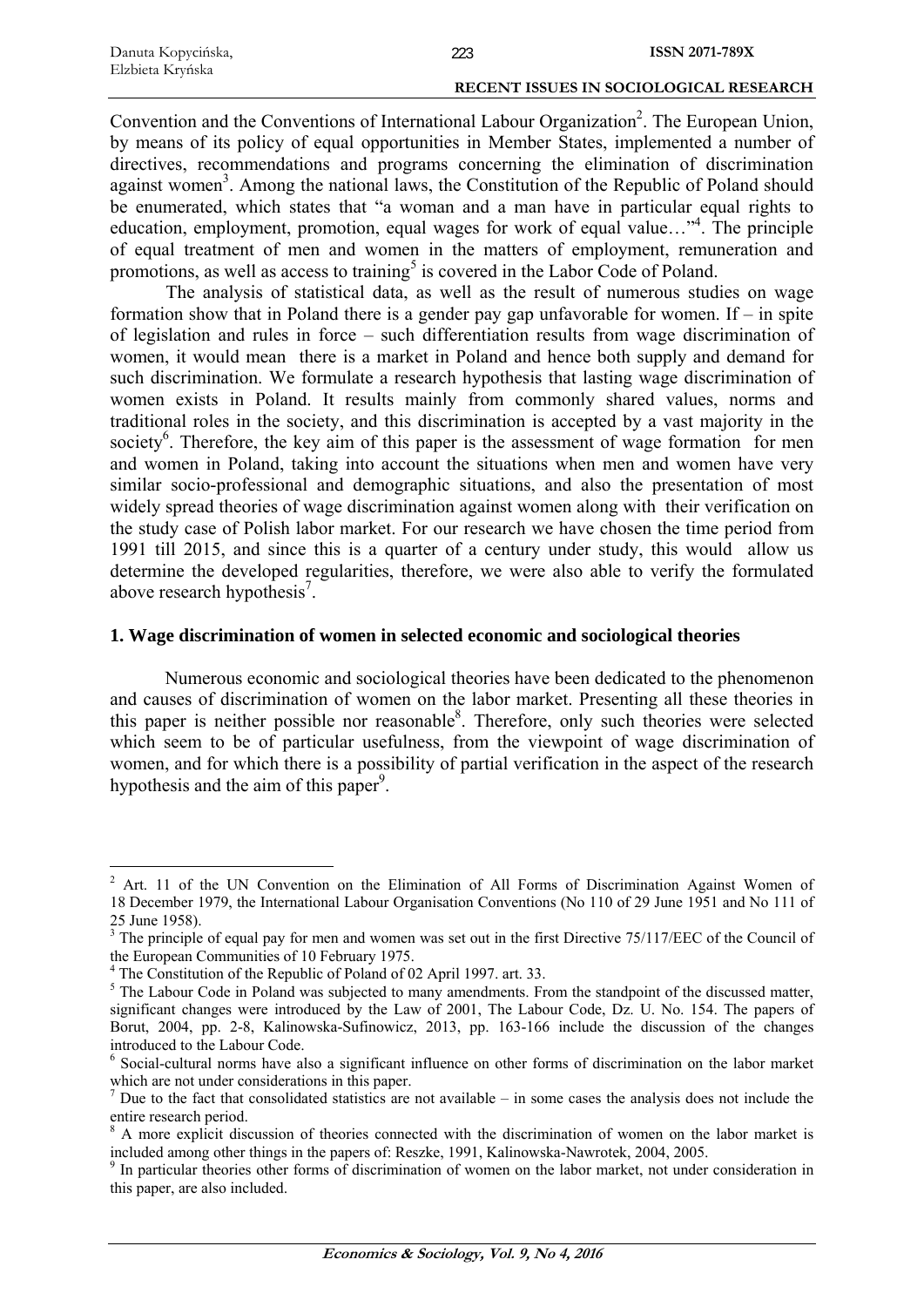| Danuta Kopycińska, | 224 | <b>ISSN 2071-789X</b>                         |
|--------------------|-----|-----------------------------------------------|
| Elzbieta Kryńska   |     |                                               |
|                    |     | <b>RECENT ISSUES IN SOCIOLOGICAL RESEARCH</b> |

*In economic theories the causes* of wage discrimination of women are considered in the approach of perfect and imperfect labor market<sup>10</sup>. Among the economic theories based on the assumptions of *perfect labor market*, it is worth to consider presenting the taste for discrimination (personal prejudice) theory, Human Capital Theory and the information cost theory. These theories, despite perfect labor market assumptions, may also refer to the economic reality (Kalinowska-Nawrotek, 2005, p. 13). *The personal prejudice* (taste for discrimination) *theory* was formulated by G. S. Becker in the fifties (Becker, 1957). Employers, employees and clients are listed here as the main source of the gender pay gap. In the first case, employers who have a taste for discrimination may force women to receive lower remuneration than men, to be employed at all. However, if the employees have the tendency for discrimination against women, they will avoid the employers employing women. Therefore, the employers willing to employ men will pay them more than women at a given position. In the case of clients having taste for discrimination – their regard for men as better employees in certain professions will result in positions segregation. This segregation will result in lower wages for women (Ehrenberg, Smith, 2000, pp. 433-440).

In each of the studied cases wage discrimination against women will thus occur and their remuneration will equal the salary of men diminished by the discrimination coefficient. This coefficient, illustrating the percentage by which women's remuneration is lower than the salary of men can be presented using the following equation: MDC=d/Wf (Becker, 1957, p. 45), where: MDC – wage discrimination coefficient, d – difference between the salary of men and women,  $W_f$  – the salary of women.

Wage discrimination against women will occur when MDC $>0$ . When MDC = 0 discrimination does not occur, and in case of MDC<0 there is a situation of nepotism or protection (Johnes, Sapsford, 1996, p. 11). *According to Human Capital Theory* (Schultz, 1961; Becker, 1964, 1975; Mincer, Polachek, 1974; Mincer, Ofek, 1982), employees possess different levels of skills and qualifications, as well as job experience, which influence the levels of their productivity and thus the level of their remuneration. According to this theory, the pay gap between women and men results from their smaller, compared with men's, resource of human capital. It is a caused by a lower level of education of women, lower job experience or depreciation of their human capital resulting from their work breaks connected with raising children.

In information cost theory (Arrow, 1973), discrimination against women in the professional area results from the lack of information concerning the employees' level of productivity before employing them and from the employers' conviction of lower productivity of women. This conviction results in a situation where employers, willing to lower the information costs of usefulness of a given employee and fluctuation costs, agree to employ women but only for lower remuneration.

Among the economic theories adapting the assumptions of *imperfect labor market*, the theories of occupational segregation (market crowding), dual labor market and consumer's choice theory.

*In occupational segregation theory* (Bergman, 1971), horizontal and vertical occupational segregation occurs. The first takes place when women are crowded in less demanded professions which results in their salaries being lower. However, vertical occupational segregation is manifested in distorting the proportion between the number of men and women employed at managerial, well-paid posts. This phenomenon is described as "glass ceiling" (Gawrycka *et al.*, 2007). Therefore, the lower level of salaries of women than men will be a result of horizontal and vertical occupational segregation (Stevenson, 1975, p. 15).

<sup>&</sup>lt;u>.</u> <sup>10</sup> A more explicit discussion of the labor market is included among other things in the paper of Kopycińska, Kryńska, 2015, 2016.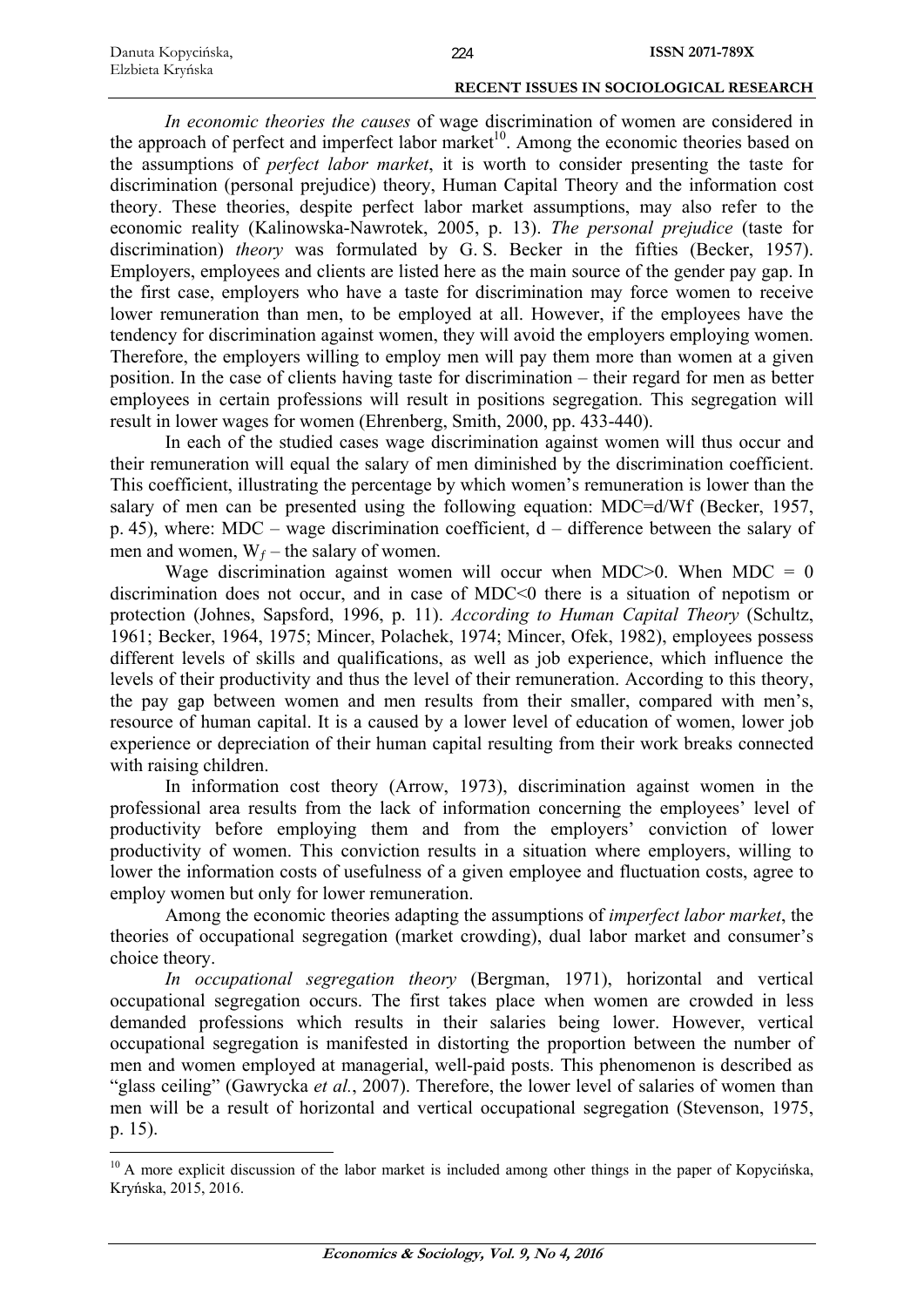According to the *concept of dual labor market* (Piore, 1970; Doeringer, Piore, 1971), this market is divided into two segments. The primary segment (primal) offers well-paid posts, good working conditions, possibilities of promotion and certainty of employment. In the secondary segment, the posts are characterized by lower salaries, worse working conditions, lower possibilities of promotion and lack of certainty of employment, as well as high fluctuation of employees. Mobility between the segments is limited and it is difficult for the employees employed in the secondary segment to get to the primary segment, mainly due to their conviction of their job being instable and forming harmful habits of "secondary" employees. The probability of belonging to the category of secondary employees increases significantly in case of having such characteristics as: the ease with which workers can be dismissed, lesser interest in participating in professional training, willingness to accept lower wages, as well as the lack of solidarity. These characteristics are, to a great extent, ascribed to women (Barron, Noriss, 1976, pp. 125-148). Therefore, mainly men are employed in the primary segment of the labor market and women prevail in the secondary segment, which explains their lower remuneration or lower possibility of promotion. The theory of dual labor market is also considered a particular case of market crowding hypothesis (Kryńska, 2000, pp. 20-24). *According to the theory of consumer's choice*, discrimination against women is a particular form of behavior of one group of economic entities in relation to another group (Krug, 2003, p. 60). In accordance with this view, there are five groups of economic entities discriminating against women. They are: companies and direct superiors, labor unions, people occupying high and well-paid posts, husbands and political parties. These groups constitute the supply of discrimination. On the other hand, if there is discrimination, there must be demand for it and this demand occurs mainly because of the fact that a part of women agrees to this discrimination (Krug, 2003, pp. 61 and 63).

*In sociological theories*, lower salaries of women, as well as limited access to occupying well-paid posts, are explained chiefly by maternal functions of women, historical occurrences, traditional division of roles within families, asymmetric power relationships between men and women, as well as beliefs, convictions and stereotypes concerning the differences between men and women. Interesting considerations concerning the above aspects are presented, among other things, in theory of social stratification (T. Parsons), theory of classes formation (F. Parkin) (LIT) or, theory of discrimination (J. Acker). In *theory of social stratification* T. Parsons, accepting the assumptions of family solidarity, states that inside a family it is a man, the husband – father, who plays an instrumental role, i.e. supports family and thus the family income and reputation depends on the professional role of the husband – father. The woman, as the wife – mother, plays an expressive role, which boils down to running the home, offspring socialization, cultivating humanistic value etc. (Parsons, 1972, pp. 113, 252, 253). The consequence of the role division in the family is the professional discrimination of women, but "the positive basis for this phenomenon is the key importance the mother's role within the family has for the society" (Parsons, 1972, p. 550).

*Theory of classes formation* (Parkin, 1974) assumes that social collectives seek to maximize rewards by restricting access to resources and opportunities to a limited circle of eligibles. In order to exclude a given collective e.g. women from having access to resources – the power of excluders must be greater than the power of the excluded. With the aim to achieve resources, strategies based on the power of exclusion or the power of solidarity may be used. Due to the fact that women are characterized by low level of solidarity conditioned by playing family roles, working in small companies or low participation in labor unions, men may apply the rules of solidarity towards employers more efficiently than women. Having the advantage over women – they may use their strategy towards employers and exclude women from better paid sectors and limit their access to managerial posts.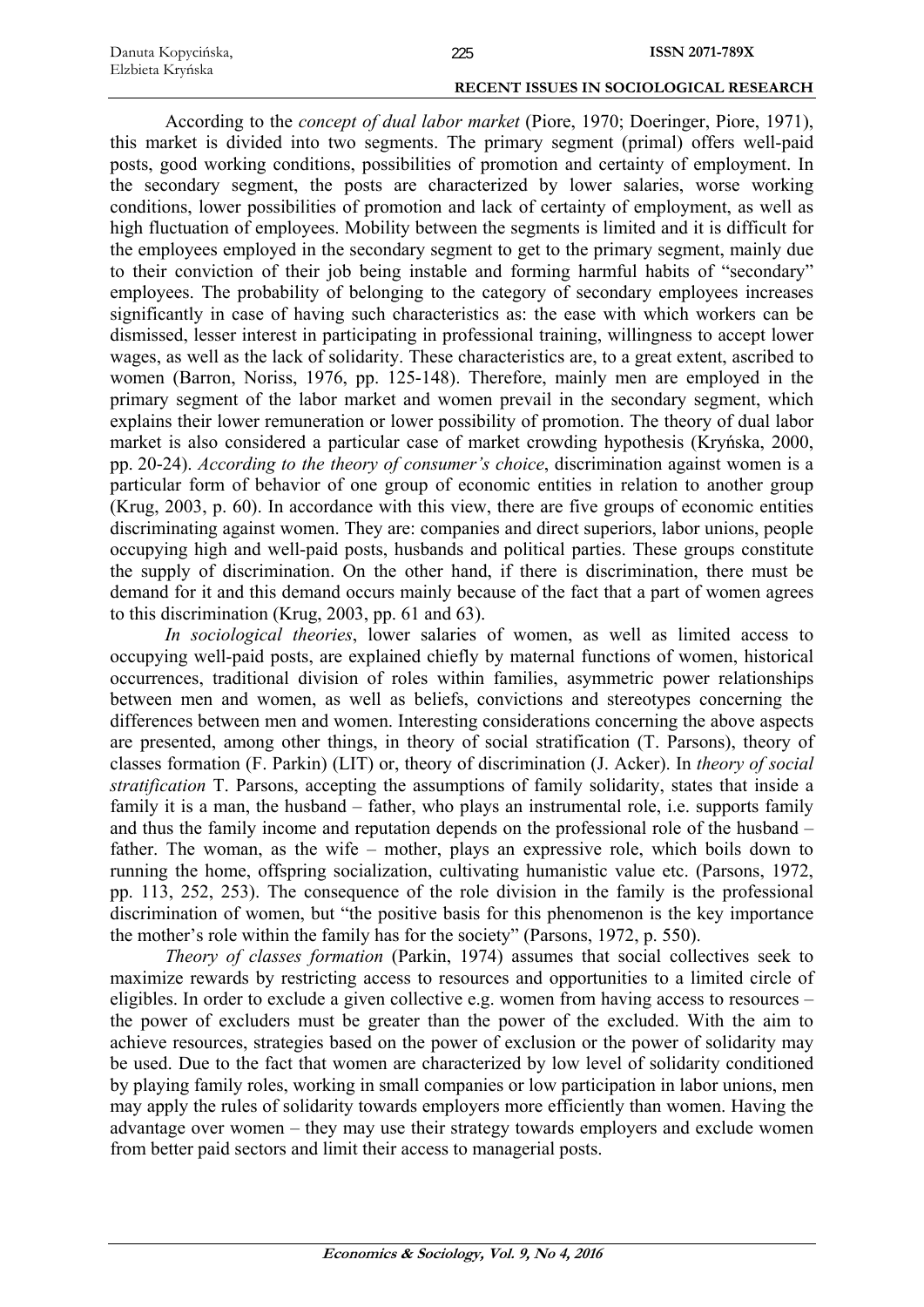| Danuta Kopycińska, | 226 | <b>ISSN 2071-789X</b>                         |
|--------------------|-----|-----------------------------------------------|
| Elzbieta Kryńska   |     |                                               |
|                    |     | <b>RECENT ISSUES IN SOCIOLOGICAL RESEARCH</b> |

Theory of discrimination (J. Acker), *explaining* the wage discrimination against women on the labor market, is based on *the concept of gender*, which consists of beliefs, convictions and stereotypes concerning differences between men and women (Acker, 1988, pp. 25-37). These beliefs, as well as the asymmetry of power (and rewards) between men and women, take part in social interactions, and thus gender influences the pay gap. According to the theory, the determinants of wage discrimination against women are cultural norms, dividing economic sectors, professions and work places into female and male, segregating workplaces according to sex, traditional relations of power between men and women and traditional ascribing non-business, family, and care giving roles to women (Reszke, 1991, p. 172).

# **2. Methodology of research**

<u>.</u>

Statistical-economic analysis of the formation of wage inequalities of women and men in Poland in the aspect of wage discrimination against women was carried out based on the method of the earnings ratio consisting in comparing the average monthly gross nominal wages (or income) for both studied groups, taking into account all main professional criteria such as: the level of education, job experience, age, professional groups, levels of employment, ownership sectors of workplaces and company size. The measure of the variety of the level of pay for men and women will be earnings ratio – R. It determines what part of men's salary women's salary is<sup>11</sup>. The difference between these salaries equals the pay gap. Becker's market discrimination coefficient MDC, assuming the values ranging from minus to infinity plus shall also be used for assessing the gender pay gap. According to this coefficient, it was assumed that wage discrimination will occur when  $MDC > 0$ . Due to the lack of consolidated statistics concerning wage developments by social-occupational and demographic features between 1991-2015 the data of the Central Statistical Office, the National Salary Study (OBW) carried out by Sedlak & Sedlak and the data of the Social Diagnosis will be the basis for the statistical-economic analysis carried out. Additional sources of data resulting from primary studies were also included in the statistical-economic analysis. The outcome of the above analysis will be a basis for verifying the first part of the formulated research hypothesis assuming the existence of permanent wage discrimination against women. Verifying the part of the hypothesis concerning cultural norms and acceptance of wage discrimination against women both by the discriminating and the discriminated will be carried out based on the results of public opinion surveys: Centre for Public Opinion Research (CBOS), Gender Equality Observatory, the Social Diagnosis.

The economic and sociological theories presented in the study which explain the causes for discrimination against women will be related to the Polish conditions and their verifiability will be carried out on the basis of the results of the statistical-economic analysis and public opinion surveys. In the personal prejudice theory – alongside public opinion surveys – MDC coefficients will be the basis of verification. The concept of Human Capital will be verified on the basis of comparison of the remunerations of men and women in Poland according to level of education. The verification of the concept of professional segregation will be based on a comparative study of the remunerations of men and women according to professional groups and section of employment, whereas the concept of dual labor market on remunerations analysis according to the ownership sector. The concept of discrimination market and sociological concepts will be related to the public opinion surveys results.

 $11$  The earnings ratio is commonly used and is the result of the equation: remuneration of women/ remuneration of men.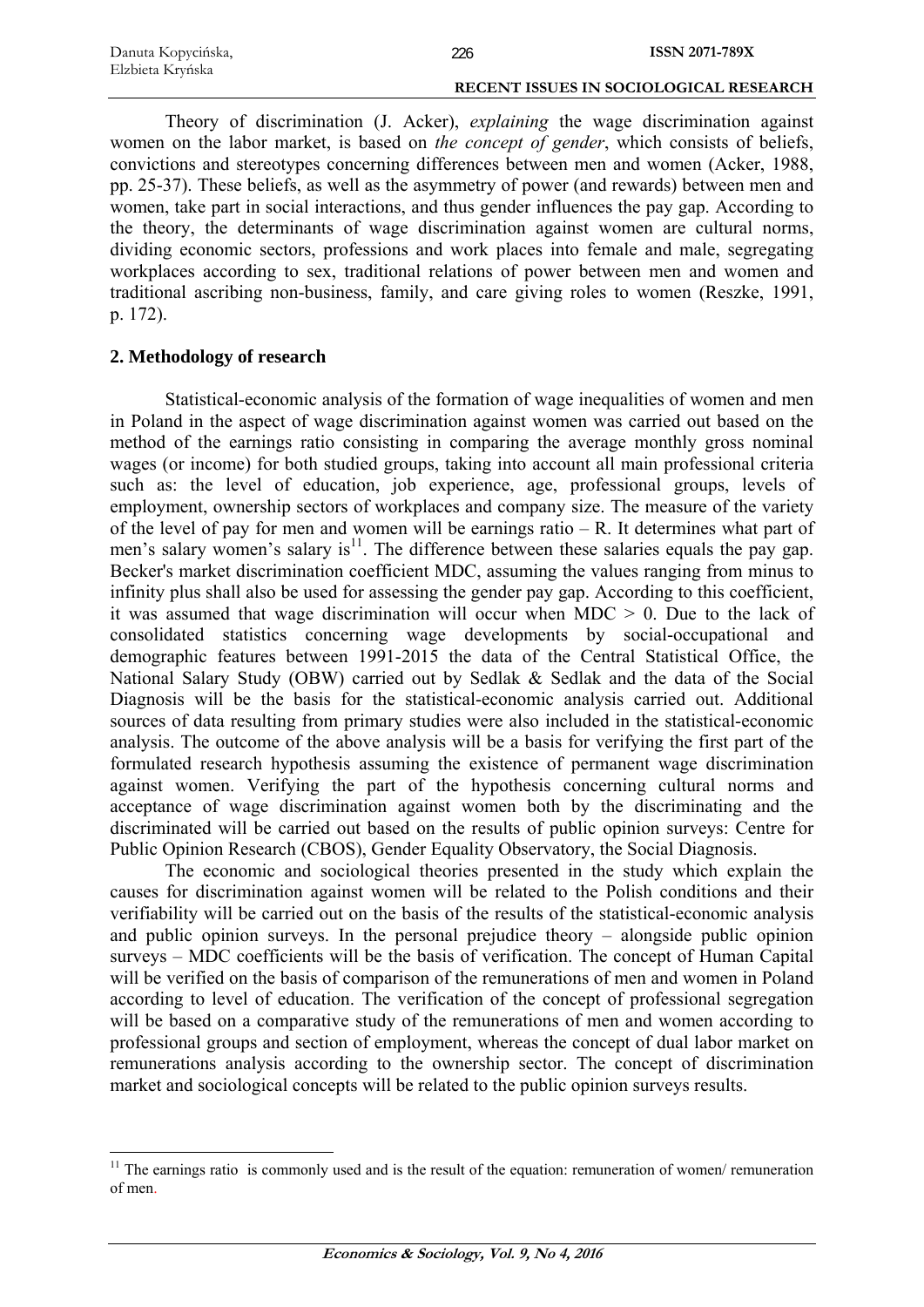# **3. Wage formation of men and women in Poland over the period 1991-2015**

Overall trends of wage formation of men and women in Poland may be observed by analyzing the level of average monthly gross remuneration and earnings ratios determining the scale of the inequalities (*Table 1*).

| Specification              |      | Years |      |      |      |      |      |      |      |      |      |
|----------------------------|------|-------|------|------|------|------|------|------|------|------|------|
|                            | 1991 | 1997  | 1999 | 2001 | 2002 | 2004 | 2006 | 2008 | 2010 | 2012 | 2014 |
| Total                      | 176  | 1146  | 1800 | 2217 | 2230 | 2369 | 2654 | 3232 | 3543 | 3895 | 4108 |
| Women                      | 154  | 1000  | 1592 | 1989 | 2016 | 2150 | 2386 | 2893 | 3256 | 3539 | 3718 |
| Men                        | 200  | 1278  | 1991 | 2430 | 2425 | 2572 | 2904 | 3557 | 3832 | 4248 | 4482 |
| R Earnings<br>ratio $(\%)$ | 77,1 | 78.3  | 0,80 | 81,9 | 83,1 | 83,6 | 82,2 | 81,3 | 85,0 | 83.3 | 83,0 |

Table 1. Average monthly gross remuneration in Poland over the period 1991-2015 (PLN)

*Source*: a report based on: Structure of wages and salaries by occupations, Central Statistical Office, 1992-2015.

On the basis of the data of the Central Statistical Office, it can be stated that throughout the entire 25-year-long period under consideration, the average remuneration of women was lower than that of men, which shows a constant (permanent) wages differentiation trend in Poland to the disadvantage of women.

Earnings ratio (R) of women in relation to remuneration of men, in the years 1991- 2004 revealing a tendency to grow, decreased in the next decade following Poland's accession to the European Union (except in 2010) causing a decline in the (R) ratio from 83,6% in 2004 to 83,0% in 2014.

Therefore, the pay gap rose from 16,4% to 17,0% respectively. The research results of the Social Diagnosis concerning average net take-home pay (*Table 2*) also confirm a permanent trend of wages differentiation in Poland to the disadvantage of women. Over the studied period 2007-2015, remuneration of women was lower than remuneration of men and the (R) ratio amounting to 73,2% in 2007, increased to mere 74,8% in 2015.

It would seem appropriate to emphasize that in 2015 this ratio decreased in relation to the ratio of 2013 resulting in the gender pay gap increasing from 23,4% to 25,2%.

Table 2. Formation of net take-home pay of people over 18 years of age in Poland in the period 2007-2015 (PLN)

| Specification           |      |      | Years |      |      |
|-------------------------|------|------|-------|------|------|
|                         | 2007 | 2009 | 2011  | 2013 | 2015 |
| Women                   | 1008 | 1397 | 1551  | 1637 | 750  |
| Men                     | 1377 | 1861 | 2082  | 2136 | 2339 |
| R Earnings ratio $(\%)$ |      | 75.1 | 74,5  | 76,6 | 74.8 |

*Source*: a report, based on: Social Diagnosis (2007, p. 161; 2009, p. 176; 2011, p. 185; 2013, p. 203; 2015, p. 218).

It is obvious that the presented steady trend of the formation of a wage gap among men and women in Poland is no decisive proof that there is wage discrimination against women. Therefore, the formation of the level and relationship of remuneration of women and men, taking into account such basic factors influencing individual market level of remuneration as: the level of education, job experience, occupied position, professional groups, ownership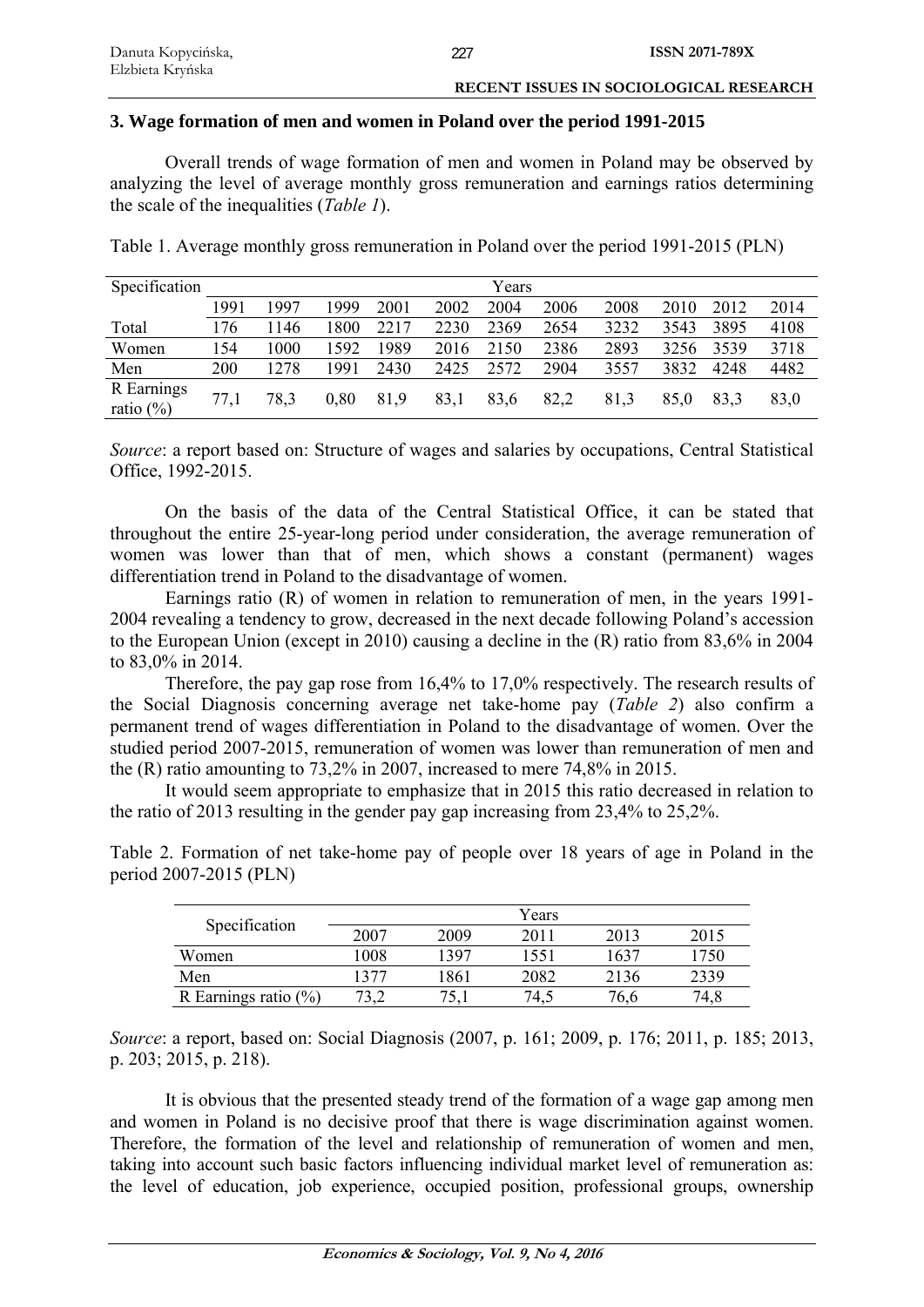sectors of workplaces or size of company should be analyzed. The level and relationship of remuneration of women and men, taking into account education were presented in *Table 3*.

228

Table 3. Average take-home pay of women and men according to education and earnings ratio (%) over the period 1998-2014<sup>12</sup> (PLN)

| Remuneration / the level of         |                        |      | Years |      |      |
|-------------------------------------|------------------------|------|-------|------|------|
| education                           | 1998/1999              | 2004 | 2008  | 2012 | 2014 |
| Average take-home pay PLN           |                        |      |       |      |      |
| 1a. Higher education with at least  |                        |      |       |      |      |
| the doctor's degree as well as      |                        |      |       |      |      |
| master's degree or equivalent:      |                        |      |       |      |      |
| Women                               | X                      | 3073 | 3905  | 4789 | 4919 |
| Men                                 | $\mathbf X$            | 4564 | 5695  | 6749 | 7092 |
| R Earnings ratio $(\%)$             | 65,8                   | 67,3 | 68,6  | 70,9 | 69,4 |
| 1b. Higher education with an        |                        |      |       |      |      |
| engineer, graduate economist or BSc |                        |      |       |      |      |
| degree or equivalent:               |                        |      |       |      |      |
| Women                               | 1598                   | 2587 | 3456  | 3780 | 3943 |
| Men                                 | 2379                   | 3972 | 5312  | 5537 | 5737 |
| R Earnings ratio (%)                | 67,2                   | 65,1 | 65,1  | 68,3 | 68,7 |
| 2. Post-secondary non-tertiary      |                        |      |       |      |      |
| education                           |                        |      |       |      |      |
| Women                               | X                      | 2005 | 2783  | 3126 | 3208 |
| Men                                 | $\mathbf X$            | 2547 | 3253  | 3726 | 3954 |
| R Earnings ratio $(\%)$             | 78,0                   | 78,7 | 85,6  | 83,8 | 81,0 |
| 3. Vocational secondary education:  |                        |      |       |      |      |
| Women                               | 1150                   | 1917 | 2557  | 2918 | 3011 |
| Men                                 | 1474                   | 2361 | 3184  | 3686 | 3814 |
| R Earnings ratio $(\%)$             | 78,0                   | 81,2 | 80,3  | 79,2 | 78,9 |
| 4. General secondary education:     |                        |      |       |      |      |
| Women                               | 1230                   | 2006 | 2500  | 2771 | 2930 |
| Men                                 | 1470                   | 2352 | 2976  | 3537 | 3746 |
| R Earnings ratio $(\%)$             | 83,7                   | 85,3 | 84,0  | 78,3 | 78,9 |
| 5. Basic vocational education:      |                        |      |       |      |      |
| Women                               | 855                    | 1338 | 1799  | 2145 | 2324 |
| Men                                 | 1207                   | 1866 | 2696  | 3003 | 3244 |
| R Earnings ratio (%)                | 70,9                   | 71,7 | 66,7  | 69,1 | 71,6 |
| 6. Lower secondary general          |                        |      |       |      |      |
| education:                          |                        |      |       |      |      |
| Women                               | $\mathbf X$            | 1589 | 1654  | 2297 | 2346 |
| Men                                 | XX                     | 2091 | 1913  | 2491 | 2619 |
| R Earnings ratio $(\%)$             | $\mathbf{X}\mathbf{X}$ | 76,0 | 86,4  | 92,2 | 89,6 |
| 7. Primary and incomplete primary   |                        |      |       |      |      |
| education:                          |                        |      |       |      |      |
| Women                               | $\mathbf X$            | 1350 | 1799  | 2173 | 2367 |
| Men                                 | $\mathbf X$            | 1829 | 2574  | 2944 | 3053 |
| R Earnings ratio $(\%)$             | 73,0                   | 73,8 | 69,9  | 73,8 | 77,6 |

x – no data, xx junior high schools have existed in Poland since 1999/2000. A report based on: structure of wages and salaries by occupations in October, Central Statistical Office, GUS, 2000, 2004, 2006, 2008, 2012, 2014, 2015.

1  $12$  consolidated statistics on the previous years are not available.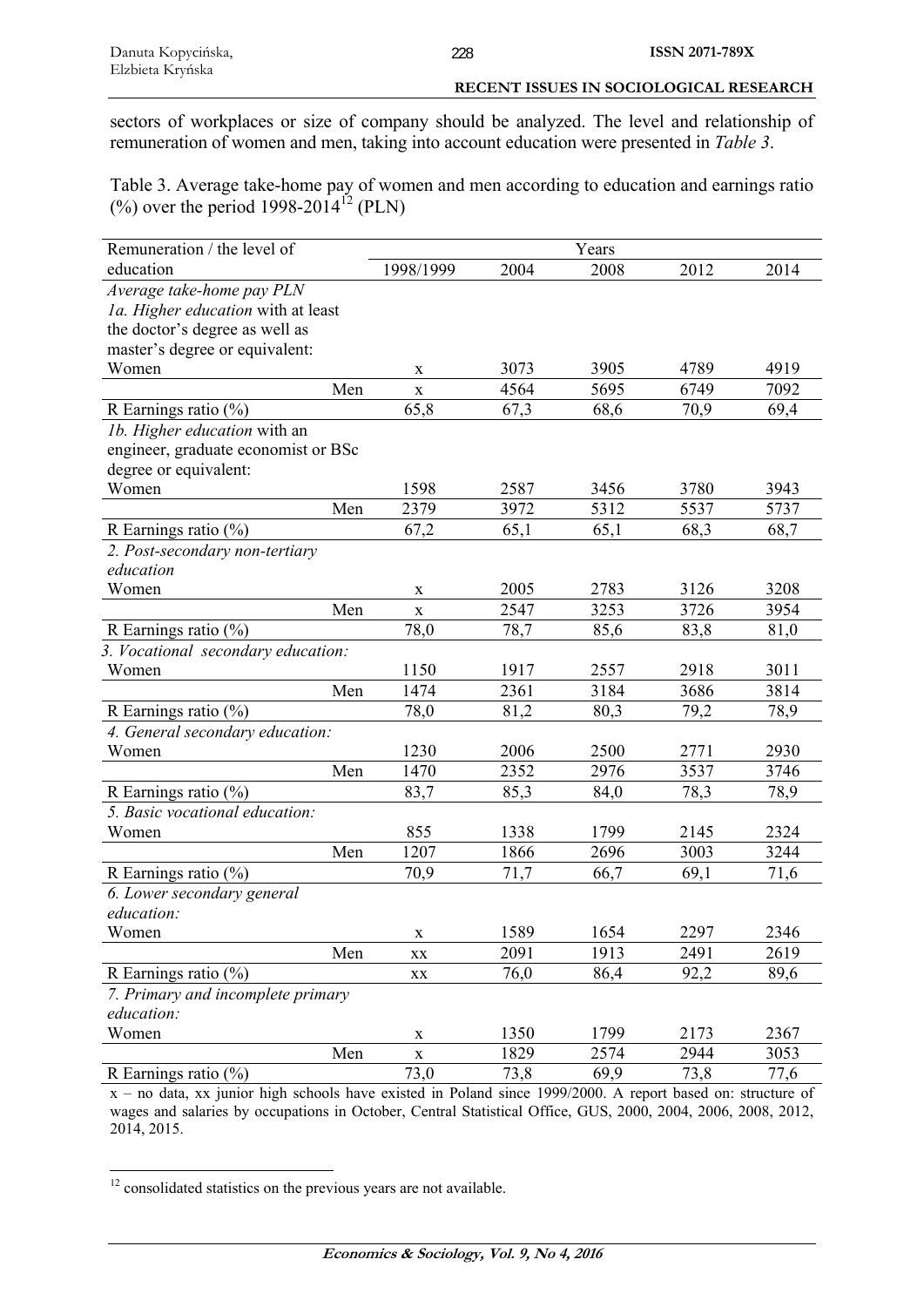| Danuta Kopycińska, | 229 | ISSN 2071-789X                         |
|--------------------|-----|----------------------------------------|
| Elzbieta Kryńska   |     |                                        |
|                    |     | RECENT ISSUES IN SOCIOLOGICAL RESEARCH |

Analyzing the average monthly remuneration for women and men with comparable level of education, it can be stated that, regardless of the level of education – the remuneration of women was lower than that of men in all studied years. It is worth emphasizing that particularly unfavorable earnings ratio occurred in case of higher education. Thus, at the level 1a of higher education – women's earnings ratio related to the remuneration of men amounted to 69,4% in 2014 and was lower than the ratio of 2012 amounting to 70,9%. At the level 1b of higher education – these ratios amounted to 68,7% and 68,3% respectively. At these levels of education the pay gap in 2014 equaled 30,6% and 31,3%. Considering the data presented, it may also be stated that in all years and at all levels of education, the MDC discrimination coefficient was bigger than 0, so, according to the taste for discrimination theory, wage discrimination against women occurred. The highest discrimination coefficient occurred at the highest levels of education. In 2014, at the level 1a of higher education, the MDC coefficient equaled 55,1%, whereas at the level 1b of higher education, MDC=31,2%. The women's earnings were thus lower then men's by over 55% and 31%. Similar unfavorable earnings ratios, at the levels of education assumed in *Table 3*, occurred also in the analysis of average hourly wages (*Table 4*).

|     | 1999x                                                         | 2004  | 2008  | 2012  |
|-----|---------------------------------------------------------------|-------|-------|-------|
|     |                                                               |       |       |       |
|     |                                                               |       |       |       |
|     | XX                                                            | 22,55 | 25,91 | 30,10 |
| Men | XX                                                            | 28,93 | 33,75 | 38,85 |
|     |                                                               | 77,9  | 76,8  | 77,4  |
|     |                                                               |       |       |       |
|     |                                                               |       |       |       |
|     | 16,44                                                         | 16,72 | 19,94 | 21,17 |
| Men | 21,37                                                         | 23,93 | 29,19 | 3015  |
|     | 76,9                                                          | 69,9  | 68,3  | 70,2  |
|     |                                                               |       |       |       |
|     | 10,1                                                          | 12,38 | 15,48 | 17,4  |
| Men | 12,13                                                         | 15,07 | 17,66 | 20,22 |
|     | 82,5                                                          | 82,1  | 87,6  | 86,1  |
|     |                                                               |       |       |       |
|     | 9,10                                                          | 11,45 | 13,97 | 16,02 |
| Men | 11,37                                                         | 13,77 | 17,03 | 19,73 |
|     | 80,0                                                          | 83,1  | 82,0  | 81,2  |
|     |                                                               |       |       |       |
|     | 9,73                                                          | 11,89 | 13,55 | 15,03 |
| Men | 11,52                                                         | 13,69 | 15,97 | 18,96 |
|     | 84,5                                                          | 86,8  | 84,8  | 79,3  |
|     |                                                               |       |       |       |
|     | 6,42                                                          | 7,86  | 9,71  | 11,59 |
| Men | 9,09                                                          | 10,76 | 14,32 | 15,52 |
|     | 70,3                                                          | 73,01 | 68,7  | 70,2  |
|     | <i>la. Higher education</i> with at least the doctor's degree |       |       | Years |

Table 4. Average hourly wages according to education level and R earnings ratio (%)

x/ GUS has been examining hourly remuneration every two years, since 1999. xx no data. A report based on: Structure of wages and salaries by occupations in October, Central Statistical Office, GUS, 2002, 2006, 2010, 2014 GUS information memo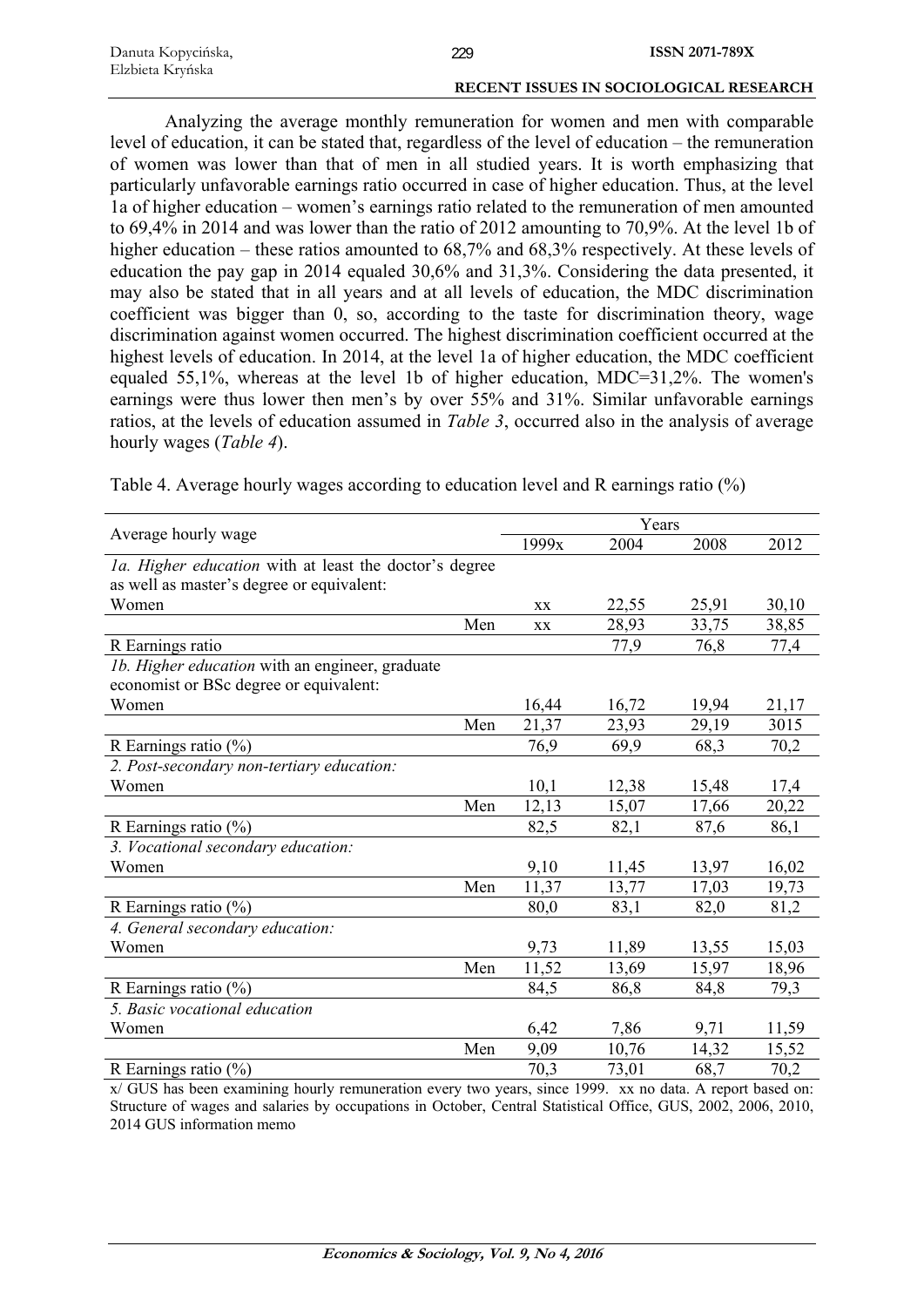| Danuta Kopycińska, | 230 | <b>ISSN 2071-789X</b>                         |
|--------------------|-----|-----------------------------------------------|
| Elzbieta Kryńska   |     |                                               |
|                    |     | <b>RECENT ISSUES IN SOCIOLOGICAL RESEARCH</b> |

While analyzing the hourly wages it turned out that R earnings ratios were higher than in case of average gross monthly remunerations (and thus smaller pay gap). However, the regularity of wages differentiation to the disadvantage of women at all levels of education, in particular at the level of higher education, remained unchanged. Pointing to a particularly large pay discrimination coefficient of women, taking into account the highest level of education, it is worth to note here the key assumptions of Theory of Human Capital. On the basis of a comparison of the formal level of human capital of women and men measured by education and supplementary education it can be stated that in Poland both the level of women's education and their participation in improving their professional qualifications were higher than those of men. Over the period 2014/2015, 28,1% of women and 19,5% of men aged 15-64 had higher education. The women constituted 65% of higher education graduates and 70% of students of post-graduate programs (Informacja GUS, 2015, Tab. 1.1 and 4.1; Studia GUS, 2015, p. 47; Kopycińska, 2014, 2015). Over the period 2013-2015, approximately 55% of women and approximately 45% of men aged 35+ participated in improving their professional qualifications or other skills (Diagnosis, 2015, p. 151). Theory of Human Capital, assuming that lower pay for women results from their lower level of formal education, is not supported here.

While analyzing the level of wages according to the levels of education, it is worth to present interesting results of original studies concerning, among other things, wage discrimination against women. They were carried out in Szczecin, Koszalin and Poznań regions in 2004, on a representative LIT group of N=602. In the surveyed population, the structure of the group by sex was similar, all respondents held managerial positions, their overall job experience as well as their job experience on the managerial position were similar too (Zwiech, 2006). The results of these studies confirm the regularity presented previously that regardless of the level of education, the remuneration of women was lower than that of men, and a particularly unfavorable situation occurred while taking into account the highest level of formal education (*Table 5*) 13.

| Education                                          | Remuneration |          | R Earnings ratio | Pay gap | <b>MDC</b><br>Coefficient |
|----------------------------------------------------|--------------|----------|------------------|---------|---------------------------|
|                                                    | Women        | Men      |                  |         |                           |
| Doctorate                                          | 7000,00      | 10000,00 | 70,0             | 30,0    | 0,43                      |
| <b>MBA</b>                                         | 7500,00      | 8500,00  | 88,2             | 11,8    | 0,13                      |
| Higher $-2$ faculties or post-<br>graduate studies | 3812,50      | 7640,00  | 49,9             | 50,1    | 1,00                      |
| Higher – master                                    | 3702,20      | 5170,73  | 71,6             | 28,4    | 0,40                      |
| <b>BSc</b>                                         | 3879,31      | 4382,35  | 88,5             | 11,5    | 0,13                      |
| Post-secondary non-tertiary                        | 3750,00      | 3944,44  | 95,1             | 4,9     | 0,05                      |
| Vocational secondary<br>education                  | 3250,00      | 4875,00  | 66,7             | 33,3    | 0,50                      |
| General secondary<br>education                     | 3500,00      | 3937,50  | 88,9             | 11,1    | 0,13                      |

Table 5. Formation of wages levels of women and men, by education

*Source*: Zwiech, 2006, p. 50.

<u>.</u>

Thus, while analyzing the levels of remuneration of women and men who have tertiary education of two faculties or postgraduate studies – the earnings ratio equaled only 49,9%

<sup>&</sup>lt;sup>13</sup> The exception here was only the earnings ratio in case of vocational secondary education which was a result of the fact that mainly men have this level of education.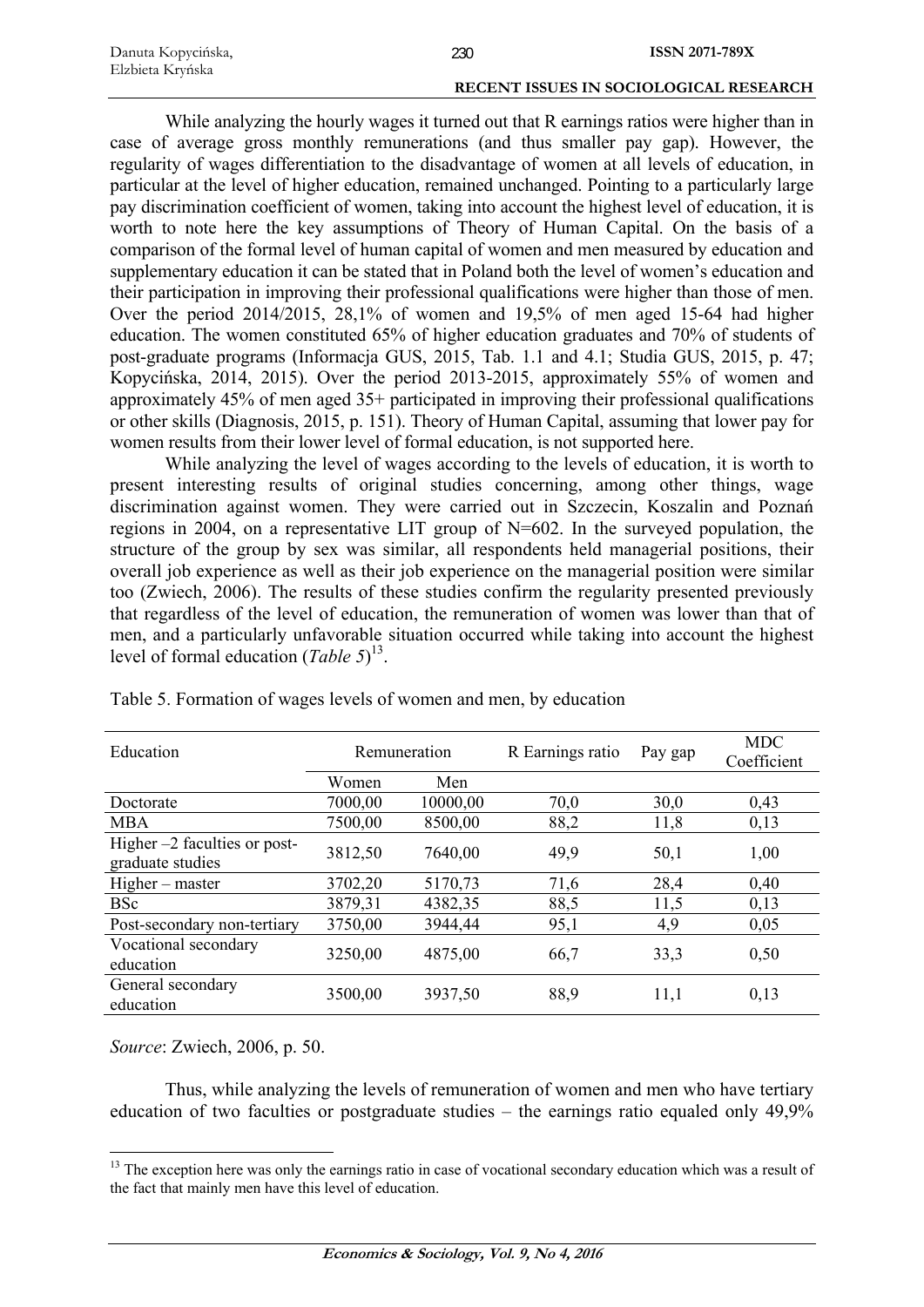| Danuta Kopycińska, | ISSN 2071-789X |
|--------------------|----------------|
| Elzbieta Krvńska   |                |

here, so the pay gap amounted to 50,1%. With a doctorate, the R ratio equaled 70,0% and the pay gap 30,0%, with a master's degree R=71,6% and the pay gap was 28,4%. The earnings ratio was better only in case of MBA where the pay gap equaled 11,8%. It is worth adding, that the highest MDC discrimination coefficient amounting to 1, was reported for people who completed two faculties of study. The remuneration of men was thus twice higher than this of women with the same education<sup>14</sup>.

 **RECENT ISSUES IN SOCIOLOGICAL RESEARCH** 

Let's analyze the formation of wages levels of women and men, taking into account occupational groups, age, job experience and level of professional career. The formation of wages levels of women and men in so called broad occupational groups, according to the Polish Statistical Office was presented in *Table 6*.

Table 6. Average monthly gross wages by broad occupational groups in Poland over the period of 1998-2014 (PLN)

|                                                                               |       | 1998 |                     |       | 2004 |                    |       | 2014 |                     |
|-------------------------------------------------------------------------------|-------|------|---------------------|-------|------|--------------------|-------|------|---------------------|
| Specification                                                                 | Women | Men  | R Earnings<br>ratio | Women | Men  | R Earning<br>ratio | Women | Men  | R Earnings<br>ratio |
| I. Representatives<br>of the authorities.<br>senior officials<br>and managers | 2253  | 3007 | 74,9                | 4383  | 6181 | 70,9               | 6975  | 9541 | 73,1                |
| II. Experts                                                                   | 1426  | 1989 | 71,7                | 2862  | 3751 | 76,3               | 4532  | 6055 | 74,8                |
| III. Technicians<br>and other<br>middle-level<br>staff                        | 1194  | 1618 | 73,8                | 2106  | 2842 | 74,1               | 3645  | 4757 | 76,6                |
| IV. Clerks                                                                    | 1187  | 1257 | 94,4                | 2023  | 2016 | 100,3              | 3256  | 3311 | 98,3                |
| V. Service and<br>sales workers 1/                                            | 812   | 1087 | 74,7                | 1508  | 1269 | 84,2               | 2311  | 2668 | 86,6                |

1/ the table does not take into account gr. VI: skilled agricultural and fishery workers, gardeners, foresters gr.VII: industrial workers and craftsmen gr. VIII: plant and machine operators or assemblers and gr. IX: unskilled workers.

A report based on: Structure of occupations in October, Central Statistical Office, GUS, 2000, 2006, Structure of occupations in October 2014, 2015 GUS information memo.

The remuneration of women was lower than that of men in all studied years and in all occupational groups. It is worth noting that the earnings ratio decreased from 74,9% in 1998 to 71,1 in 2014. Therefore, after 15 years the pay gap did not decrease but rose from 25,1% in the base year to 26,9 in the final period. While analyzing the level of wages according to broad occupational groups, similarly as in the case of education, the MDC discrimination coefficient was higher than 0 and e.g. in the case of group  $I - it$  equaled approximately 37% in 2014. In the light of both Becker's taste for discrimination theory and theory of professional segregation the above demonstrates wage discrimination against women. Results of other research give rise to similar observations. Earnings ratios of women in relation to earnings of men were more advantageous in Social Diagnosis 2015 research (*Table 7*) concerning average net take-home pay by discussed occupational groups compared with the ratios of average monthly remuneration according to the Polish Statistical Office. However, the regularity of the occurrence of unfavorable for women R earnings ratios and the pay gap remained unchanged.

1

 $14$  The presented data concern employed persons representing 80% of the studied population 80.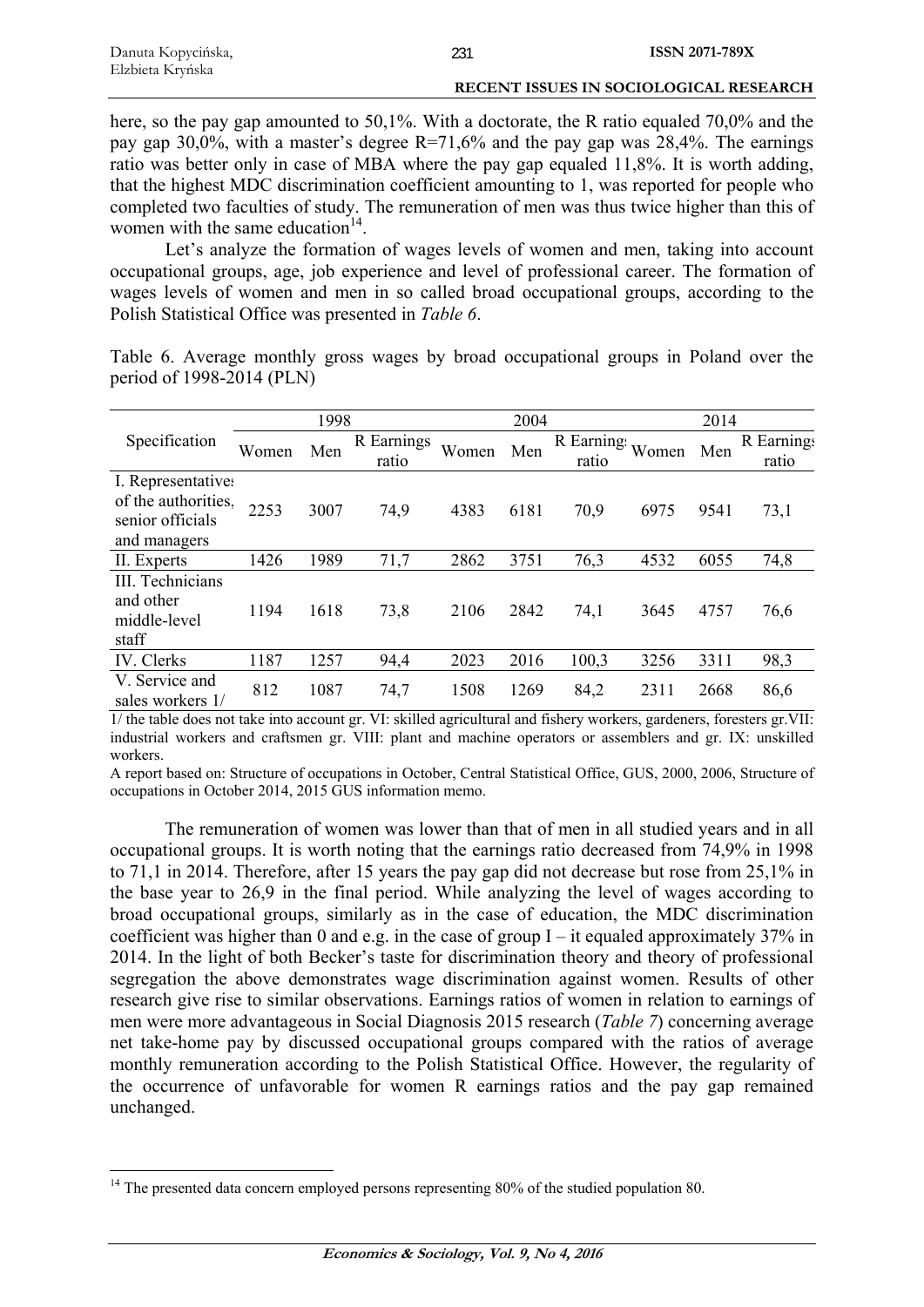| <b>RECENT ISSUES IN SOCIOLOGICAL RESEARCH</b> |
|-----------------------------------------------|
|                                               |

|                                                          | Average monthly net take-home pay by age and |      |                         |  |
|----------------------------------------------------------|----------------------------------------------|------|-------------------------|--|
| Specification                                            | the number of years of studying              |      |                         |  |
|                                                          | Women                                        | Men  | R earnings ratio<br>W/M |  |
| I. Representatives of the                                |                                              |      |                         |  |
| authorities, senior officials                            | 3842                                         | 4334 | 88,6                    |  |
| and managers                                             |                                              |      |                         |  |
| II. Experts                                              | 2813                                         | 3938 | 71,4                    |  |
| <b>III</b> . Technicians and other<br>middle-level staff | 2367                                         | 2979 | 79,5                    |  |
| IV. Clerks                                               | 2013                                         | 2325 | 86,6                    |  |
| V. Service and sales<br>workers                          | 1660                                         | 2311 | 71,8                    |  |

## Table 7. Net take-home pay formation in 2015 (PLN)

*Source*: a report based on: Diagnosis, 2015, p. 401.

The regularities of the negative development of net take-home pay of women occurred also in selected occupational groups. For example, the ratio of net take-home pay of women to net take-home pay of men, applying the criteria of age and number of years of studying, in 2015 equaled in the following group: representatives of the authorities and managers  $-67.0\%$ , engineers, architects, designers and related professions – 68,0%, doctors, veterinaries and dentists – 71,0%, sellers 73,0%, marketing experts – 75,0%, management and administration experts – 80,0%, etc (Diagnosis, 2015, p. 402). In the following analysis we will consider the formation of the level and earnings ratio, taking into account job experience, age and level of professional career. The results of the research based on the above criteria were presented in *Table 8* and *9*.

Table 8. Average monthly gross wages formation by job experience and level of employment (PLN)

| Specification                               | Women | Men    | R earnings ratio |  |
|---------------------------------------------|-------|--------|------------------|--|
|                                             | 2     | 3      | 4                |  |
| Year 2014                                   |       |        |                  |  |
| Average monthly remuneration                |       |        |                  |  |
| Job experience (years)                      |       |        |                  |  |
| 1 year or less                              | 2.500 | 2.900  | 86,2             |  |
| $2 - 3$                                     | 3.000 | 3.700  | 81,1             |  |
| $4 - 5$                                     | 3.400 | 4.200  | 80,9             |  |
| $6 - 8$                                     | 3.900 | 5.000  | 78,0             |  |
| $9-10$                                      | 4.000 | 5.500  | 72,7             |  |
| $11 - 15$                                   | 4.250 | 5.900  | 72,0             |  |
| $16+$                                       | 4.000 | 5.000  | 80,0             |  |
| Year 2015                                   |       |        |                  |  |
| Levels of employment job experience (years) |       |        |                  |  |
| Director                                    |       |        |                  |  |
| 1 year or less                              | 4.800 | 7.072  | 67,9             |  |
| $2 - 3$                                     | 5.200 | 6.600  | 78,8             |  |
| $4 - 5$                                     | 6.000 | 7.050  | 85,1             |  |
| $6 - 8$                                     | 6.450 | 10.000 | 64,5             |  |
| $9-10$                                      | 9.000 | 12.000 | 75,0             |  |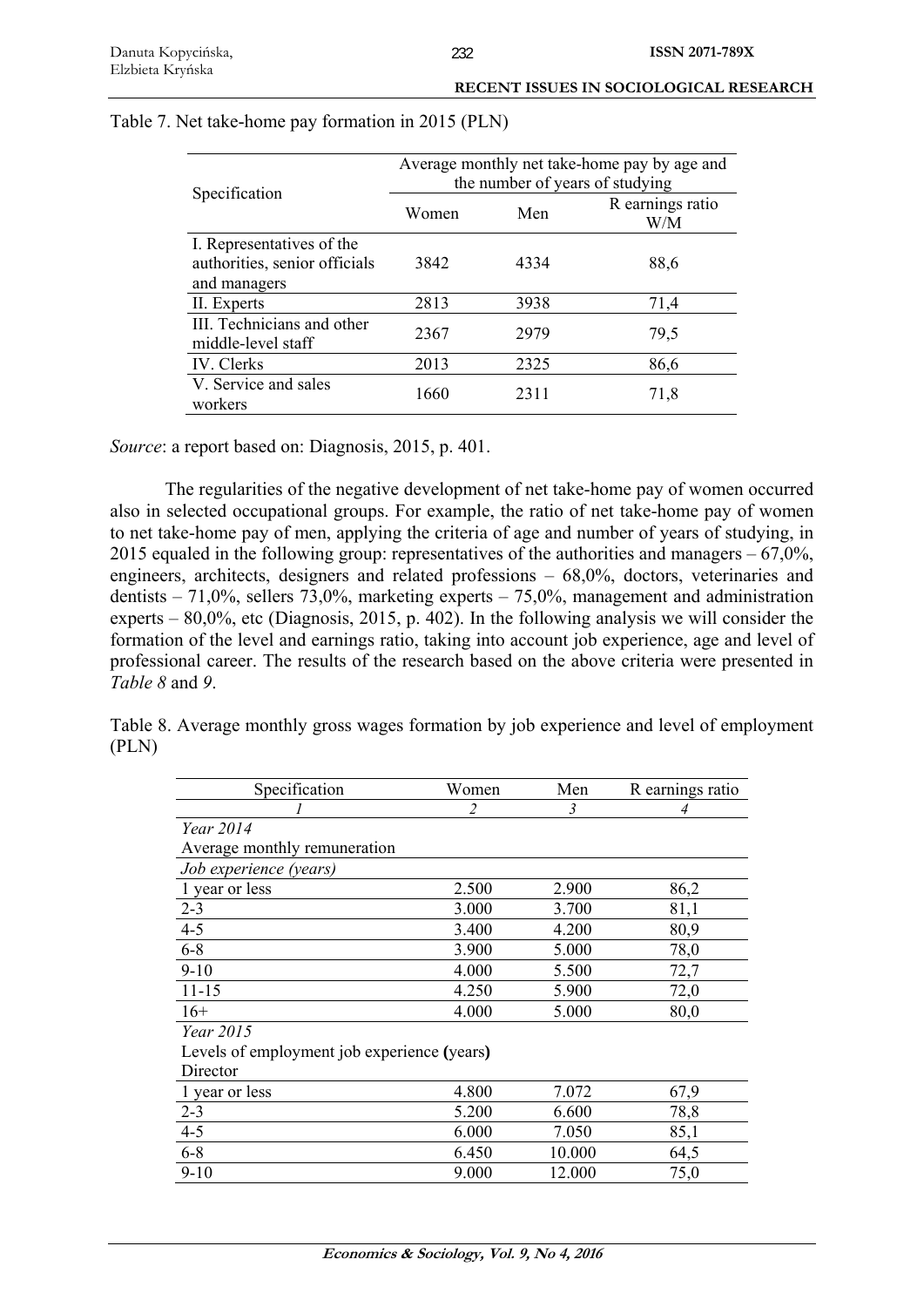| 1                | $\overline{2}$ | $\mathfrak{Z}$ | $\overline{A}$ |
|------------------|----------------|----------------|----------------|
| $11 - 15$        | 10.000         | 14.000         | 71,4           |
| $16+$            | 9.400          | 13.629         | 69,0           |
| Manager          |                |                |                |
| 1 year or less   | 3.190          | 3.350          | 95,2           |
| $2 - 3$          | 3.663          | 4.400          | 83,2           |
| $4 - 5$          | 4.500          | 5.400          | 83,3           |
| $6 - 8$          | 5.100          | 6.150          | 82,9           |
| $9 - 10$         | 5.800          | 6.700          | 86,6           |
| $11 - 15$        | 6.000          | 7.100          | 84,5           |
| $16+$            | 5.500          | 6.000          | 91,7           |
| Expert           |                |                |                |
| 1 year or less   | 2.792          | 3.050          | 91,5           |
| $2 - 3$          | 3.300          | 4.000          | 82,5           |
| $4 - 5$          | 3.600          | 4.500          | 80,0           |
| $6 - 8$          | 3.810          | 5.000          | 76,2           |
| $9-10$           | 4.000          | 5.000          | 80,0           |
| $11 - 15$        | 3.960          | 5.000          | 79,2           |
| $16+$            | 3.600          | 4.400          | 81,8           |
| Regular employee |                |                |                |
| 1 year or less   | 2.200          | 2.400          | 91,7           |
| $2 - 3$          | 2.350          | 2.600          | 90,4           |
| $4 - 5$          | 2.373          | 2.700          | 87,9           |
| $6 - 8$          | 2.500          | 2.865          | 87,3           |
| $9 - 10$         | 2.500          | 2.969          | 84,2           |
| $11 - 15$        | 2.500          | 3.000          | 83,3           |
| $16+$            | 2.650          | 2.900          | 91,4           |

A report based on: Rok 2014 – Wynagrodzenia Kobiet i mężczyzn w 2014 roku, wynagrodzenia.pl chart 2, Rok 2015 – Wynagrodzenia kobiet i mężczyzn w 2015 roku, wyngrodzenia.pl OBW Sedlak&Sedlak, 2014, 2015.

The analysis of the formation of the earnings ratios and levels of professional career confirms the regularity, shown by other criteria, of unfavorable for women earnings ratios in relation to the earnings of men since at the same level of employment and at the same job experience, women's earnings were lower than those of men, and this regularity concerned all levels of professional career and experience brackets. It is also worth noting that the least favorable ratios and thus the biggest pay gap occurred at the highest level of employment. In all cases the MDC discrimination coefficient was higher than 0 and for example in the office of a director it equaled from 17,5% (4-5 years of job experience) to 55% (6-8 years of job experience). Similar conclusions and regularities occurred also while analyzing the formation of average remunerations (income) by age and level of employment. In all studied age brackets and at all levels of employment remuneration (income) of women was lower than those of men, and the biggest pay gap occurred at the highest level. Here also, in each case under consideration, the MDC discrimination coefficient was higher than 0.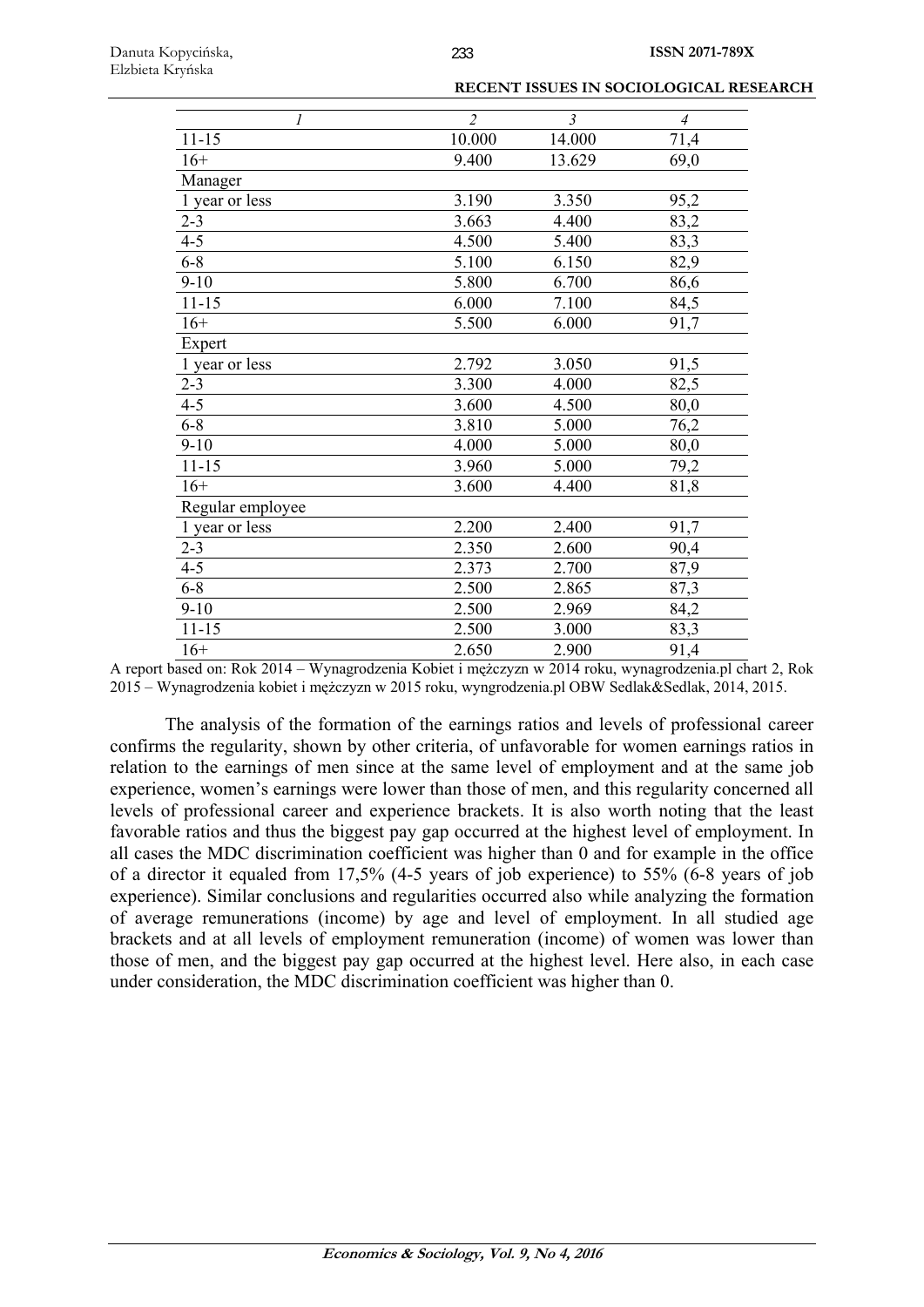Table 9. The formation of monthly net take-home pay (personal income) by age and level of employment (PLN)

| Specification                                                          | Women  | Men    | R earnings ratio |  |
|------------------------------------------------------------------------|--------|--------|------------------|--|
| Year 2004                                                              |        |        |                  |  |
| Average monthly remuneration                                           |        |        |                  |  |
| managerial post                                                        |        |        |                  |  |
| executive position                                                     | 5.036  | 7.378  | 68,3             |  |
| higher level                                                           | 4.152  | 5.321  | 78,0             |  |
| vice of higher level                                                   | 4.034  | 4.736  | 85,2             |  |
| medium-level                                                           | 3.103  | 3.406  | 91,1             |  |
| Age: (years)                                                           |        |        |                  |  |
| 15-24                                                                  | 2.500  | 4.000  | 62,5             |  |
| 25-34                                                                  | 3.556  | 4.676  | 76,1             |  |
| 35-44                                                                  | 4.184  | 5.393  | 77,6             |  |
| 45-54                                                                  | 4.132  | 5.721  | 72,2             |  |
| $55+$                                                                  | 4.500  | 7.500  | 60,0             |  |
| Year 2014                                                              |        |        |                  |  |
| Average monthly remuneration                                           |        |        |                  |  |
| Levels of employment                                                   |        |        |                  |  |
| Directors                                                              | 10.000 | 13.800 | 72,5             |  |
| Managers                                                               | 5.700  | 6.600  | 86,4             |  |
| Experts                                                                | 3.800  | 4.600  | 82,6             |  |
| Regular employees                                                      | 2.500  | 2.800  | 89,3             |  |
| Year 2015                                                              |        |        |                  |  |
| Average monthly net take-home pay in different age groups, taking into |        |        |                  |  |
| account the number of years of studying                                |        |        |                  |  |
| Up to 24 years                                                         | 1.149  | 1.488  | 77,2             |  |
| $25-34$ years                                                          | 1.505  | 2.234  | 67,4             |  |
| $35-44$ years                                                          | 1.886  | 2.761  | 68,7             |  |
| 45-59 years                                                            | 1.896  | 2.477  | 76,6             |  |
| $60-64$ years                                                          | 1.713  | 2.252  | 76,1             |  |
| $65+$                                                                  | 1.911  | 2.233  | 85,6             |  |

A report based on: Rok 2004 – Zwiech, 2006, p. 49, Rok 2014 – Wynagrodzenia kobiet i mężczyzn na różnych szczeblach zatrudnienia w 2014 roku, wynagrodzenia.pl, Ogólnopolskie Badanie Wynagrodzeń, Sedlak&Sedlak 2014, year2015, Social Diagnosis Tab. 5.5.1.

In addition to the factors directly connected to human capital of a given employee, ownership sector of a company, company size or origin of capital may also have influence on the individual rate of pay. Let's analyze the earnings ratio of women and men, taking into account these criteria (*Table 10*).

Table 10. Wage (income) differences of women and men (income) in Poland

| Specification                            |         |         |
|------------------------------------------|---------|---------|
| Gross monthly remuneration / monthly net | R ratio |         |
| take-home pay                            |         | Pay gap |
| 1. ownership sector / years              |         |         |
| Public sector 1999                       | 76,0    | 24,0    |
| 2002                                     | 78,0    | 22,0    |
| 2004                                     | 81,0    | 19,0    |
| 2008                                     | 81,0    | 19,0    |
| 2015                                     | 72,4    | 27,6    |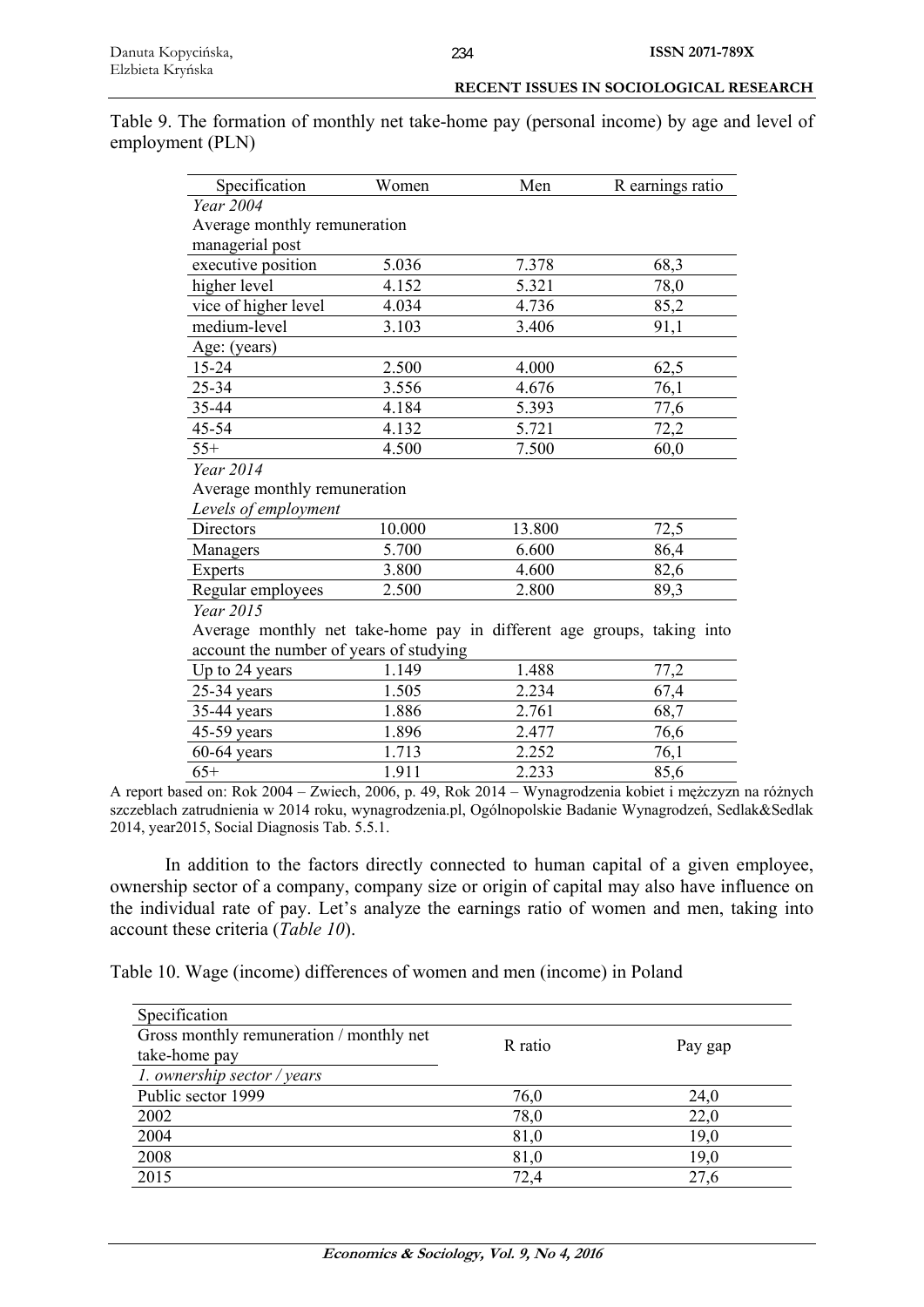| <b>RECENT ISSUES IN SOCIOLOGICAL RESEARCH</b> |
|-----------------------------------------------|
|                                               |
|                                               |

| Private sector                          |      |      |
|-----------------------------------------|------|------|
| 1999                                    | 77,0 | 23,0 |
| 2002                                    | 81,0 | 19,0 |
| 2004                                    | 84,0 | 16,0 |
| 2008                                    | 82,0 | 18,0 |
| 2015                                    | 73,8 | 26,2 |
| 2. Company size                         |      |      |
| Year 2015                               |      |      |
| micro-companies                         | 84,0 | 16,0 |
| small companies                         | 80,0 | 20,0 |
| medium-sized companies                  | 83,0 | 17,0 |
| big companies                           | 83,0 | 17,0 |
| large companies                         | 78,0 | 22,0 |
| 3. Industries $-$ Year 2014             |      |      |
| IT                                      | 83,9 | 16,1 |
| Business services                       | 75,5 | 24,5 |
| Trade                                   | 81,9 | 18,1 |
| Services to the public                  | 93,5 | 6,5  |
| Year 2015                               |      |      |
| Companies with Polish capital majority  | 79,7 | 20,3 |
| Companies with foreign capital majority | 81,8 | 18,2 |

A report based on: sektory własności za lata 1999-2008. Różnice w wynagrodzeniach kobiet i mężczyzn w Polsce w latach 1999-2008, wynagrodzenia.pl Tab. 1, Rok 2015; Social Diagnosis 2015, p. 400. p. 2 – Rok 2015 Wynagrodzenia kobiet i mężczyzn w 2015r. Wyngrodzenia.pl Chart 2. p. 3; Wynagrodzenia kobiet i mężczyzn w 2014 r. wynagrodzenia.pl Tab. 2, p.4 Rok 2006; Rok 2015 – Wynagrodzenia kobiet i mężczyzn w 2015 roku, wynagrodzenia.pl Chart 3.

In both the public and private sectors, in small, medium and large-scale enterprises, with foreign and Polish capital or in particular industries – the earnings ratios (incomes) of women showed negative developments in relation to the earnings (incomes) of men. The pay gap occurred in case of all analyzed criteria and the MDC discrimination coefficient was higher than 0. In relation to dual labor market theory, it may be stated that the gender wage gap to the disadvantage of women resulted from discrimination. It is also worth to mention, that according to the World Economic Forum's the earnings ratio of women in relation to the earnings of men in Poland in 2015 equaled 52,0% and was classified as lying in far  $124<sup>th</sup>$ position among the countries limiting wage inequalities (Podskoczy, 2015).

Taking into account the obtained results of the analysis of the formation of remunerations of women and men in Poland over the period 1991-2015, in general it may be concluded, that in case of all the assumed criteria and over the whole research period, the remunerations of men were higher than the remunerations of women. The results of the analysis also showed that the occurring wage inequalities to the disadvantage of women did not result from differences in education, job experience, age, position held, form of ownership of the company etc. The carried out statistical-economic analysis took into account similar socio-professional and demographic characteristics of women and men. In the light of the results obtained from the analysis and the theories of discrimination presented in the study – it appears appropriate to state that wage discrimination of women exists in Poland. However, taking into account nearly a quarter-century long research period – it appears appropriate to state that wage discrimination of women existing in Poland is of permanent character.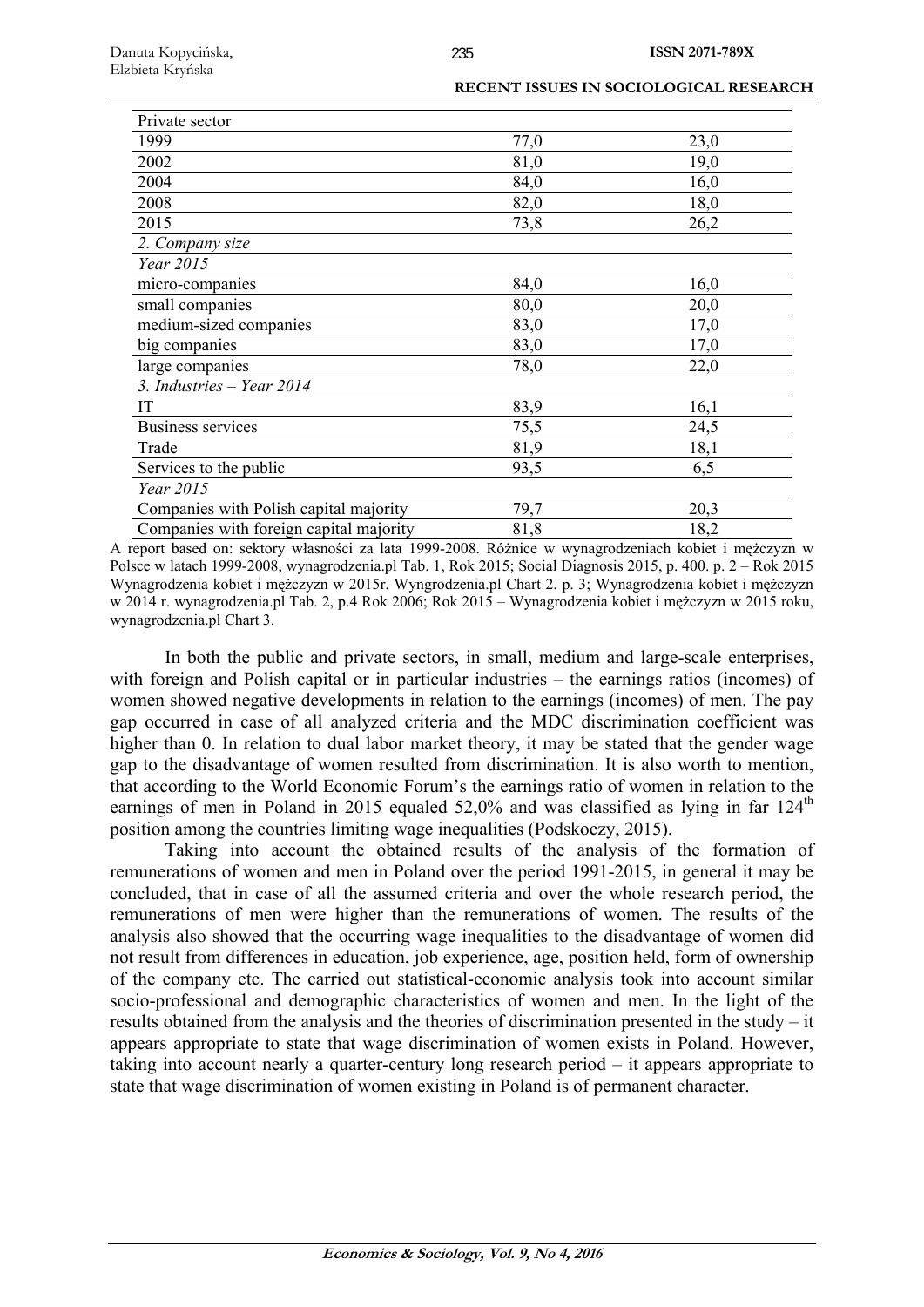# **4. Wage discrimination of women – acceptance of the discriminating and the discriminated**

We share the view that if wage discrimination of women exists in a given country there must be a market for it. Therefore, there must be supply of it on the one hand and demand for it on the other hand<sup>15</sup>. The existence of discrimination thus requires consent (acceptance) both from the side of the discriminating and the discriminated (Krug, 2003, p. 60). The permanent discrimination of women in Poland demonstrated in this study – in spite of the existing legal regulations – exists because there is a consent to it of a large part of the population. This consent (acceptance) derives its legitimacy from the tradition and entrenched socio-cultural norms (Parsons, 1972; Acker, 1988; Dijkstra, 2003, p. 126; Plantenga, 2003, p. 101) which originate from the Christian-catholic tradition which is dominant in Poland. According to the social teaching of the catholic church, a traditional family represents the highest value. The professional roles (the breadwinner) are ascribed to men and those of the wife, mother, caregiver are ascribed to women. In Poland, the proportion of people that declare they are catholic equals – depending on the research methodology – from over 86% to over 88% of the total population (Łysoń 2013, p. 17; Woźniak-Jęchorek, 2016, pp. 162-163; GUS, 2015, pp. 92-93). Therefore, the traditional social infrastructure, where catholic church plays a crucial role and to which all the political and social priorities are adjusted, is well established. If  $-$  according to the shared values  $-$  the men as the breadwinners constitute the main entity on the labor market, it appears appropriate to ensure access to employment, high-quality jobs and higher remuneration primarily for men rather than for women, as this already follows from natural order of things (Reszke, 1991, p. 207). This natural order of things is supported by a large part of the population among which all economic entities enumerated in the theories are. The sources of wage discrimination of women are therefore: employers, employees, clients, the church, political parties, trade unions, people occupying high positions in the country, husbands (Becker, Krug). Therefore, these entities<sup>16</sup> which utilize the discussed discrimination, have great social permission for it. A similar permission for applying the practices of wage discrimination of women occurs among a large part of women – including the discriminated. They accept the historically shaped, traditional role of women. The statements presented above are confirmed by results of public opinion surveys in Poland.

According to the polls conducted by the Polish Public Opinion Centre (CBOS) on a representative, randomized sample of adult Poles, 46% of women and 48% of men in 1992 said that they would prefer a male boss and 14% of women and 11% of men that they would prefer a female boss. In 2003, a male boss was preferred by 40% of women and 43% of men whereas a female boss was preferred by 11% of women and 13% of men. In 2013, in spite of a certain "drop" of male importance in the opinion of the surveyed – not only of men but also of women – a substantial advantage of male boss's value over female boss's value occurred. 35% of women and 38% of men wanted to have a male boss and only 10% and 9% respectively wanted to have a female boss (CBOS, 2013, p. 11).

Similar results were obtained from studies carried out by infoPraca portal. To the question . Who is a better boss? 39,4% of surveyed women and 34,2% of surveyed men replied that a man is a better boss whereas 9,8% of women and 13,3% of men said that a women is a better boss (Women nie chcą kobiet w zarządach, /e Gospodarka.pl.2016).

1

<sup>&</sup>lt;sup>15</sup> This statement applies obviously to other forms of discrimination too.

<sup>&</sup>lt;sup>16</sup> Indeed, such a view cannot be taken that all of the given economic groups use wage discrimination against women, as well as it cannot be considered that all the discriminating are men or that all men discriminate women.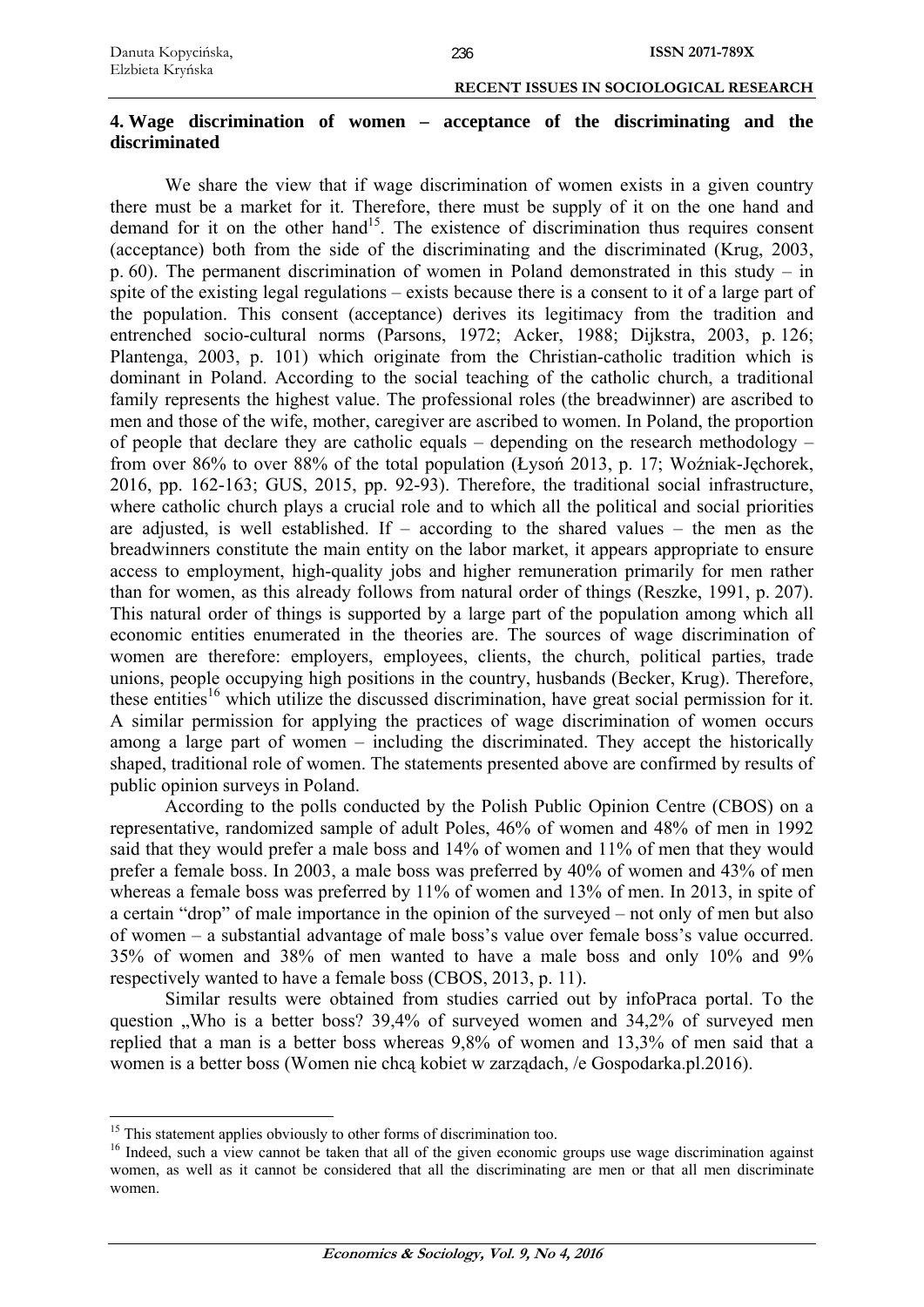| Danuta Kopycińska, |  |
|--------------------|--|
| Elzbieta Kryńska   |  |

1

#### **RECENT ISSUES IN SOCIOLOGICAL RESEARCH**

The confirmation that Poland is a country with a dominant position of men and patriarchal approach to the role of women may also be found in the research results of Polish General Social Survey PGSS and World Values Survey. To the statement included in the survey: "the husband's role is to earn money, the wife's is role is to take care of the home and family" 42,1% of the Poles surveyed in 2008 replied that they strongly agree or that they agree. In international research – World Values Survey covering the period 2010-2014, 26,1% of the Poles agreed with the statement that "when employment is decreasing, men should take precedence over women in obtaining it" and 16,5% had no opinion on the issue. In the CBOS research already cited above – to the question "would you like your wife (partner) to quit a job if you earned enough to sustain your family at the satisfactory level?" in 2006, 33% of men said that definitely yes and 23% rather yes. In 2013, 32% of men supported the statement definitely yes and 29% rather yes (CBOS, 2013, p. 17). Thus in comparison to the base period, not a decrease but a percentage increase of men preferring the traditional family model occurred.

An important argument that confirms the acceptance of the traditional family role in Poland, not only by a large part of men but also a large part of women, are the results of the last parliamentary elections in 2015. Among 8 political parties fighting for seats in the Polish parliament only 3 presented slogans concerning gender equality on the labor market, including the same pay for equal job in their programs. Out of these parties, only one won seats in the Polish parliament. However, a party preferring traditional roles of a woman and man, negatively relating to the fight against discrimination and even combating gender had the highest number of votes (Chełstowska *et al.*, 2015). Interesting results of public opinion surveys concerning the satisfaction derived by the surveyed people from the received pay are also worth mentioning. In the research on the human capital in Poland carried out in 2014 – the satisfaction derived from the received pay, both in particular age brackets or by the level of education or professional category, did not differ substantially from the satisfaction of men.

And so, using a scale of marks:  $1 - \text{very dissatisfied}$ ,  $5 - \text{very satisfied}$ , the satisfaction of women from their full-time earnings equaled 3,33 whereas the satisfaction of men 3,46. The difference in favor of men was mere 0,13 pt. Taking age into account, the biggest difference in satisfaction from the pay between women and men was – 0,19 pt in favor of men in the 35-44 age group. In the  $18-24$ ,  $25-34$ ,  $45-55$  and  $55+$  age group, this difference equaled from 0,06 to 0,13. Taking into account satisfaction from the pay in relation to the level of education – the differences in favor of men amounted to 0,13 pt. in case of lower education, 0,23 pt. in case of secondary and 0,12 pt. in case of higher education. Taking professional category into account, the differences were 0,20 pt. for managers, 0,17 pt. for specialists and 0,24 pt. for middle management (Czernik, Turek, 2015, pp. 41-42). In the light of the presented results, one may claim that the women questioned did not perceive wage discrimination. Similar conclusions can be drawn from analyzing the Social Diagnosis. The percentages of men and women feeling discriminated because of their sex in the period 2000-2015 were almost identical. In 2015, it was 1,5% for women and for 1,6% men. Even if we take into account the analysis regarding only working women and we compare the feeling of discrimination of men and women of the same job experience and level of education - the percentage of women feeling discriminated did not deviate significantly from the percentage of men. In 2015, the percentage of women feeling discriminated equaled 1,9% compared with 1,5% of men, so the statistical difference was negligible (Diagnosis, 2015, pp.  $401-403$ )<sup>17</sup>.

<sup>&</sup>lt;sup>17</sup> In this time, the analysis showed that within particular occupational groups of relatively equal competences, responsibilities and positions – the level of wage discrimination against women amounted to 22%. Taking into account the level of education increased this discrimination to 23% (Diagnosis, 2015, p. 401).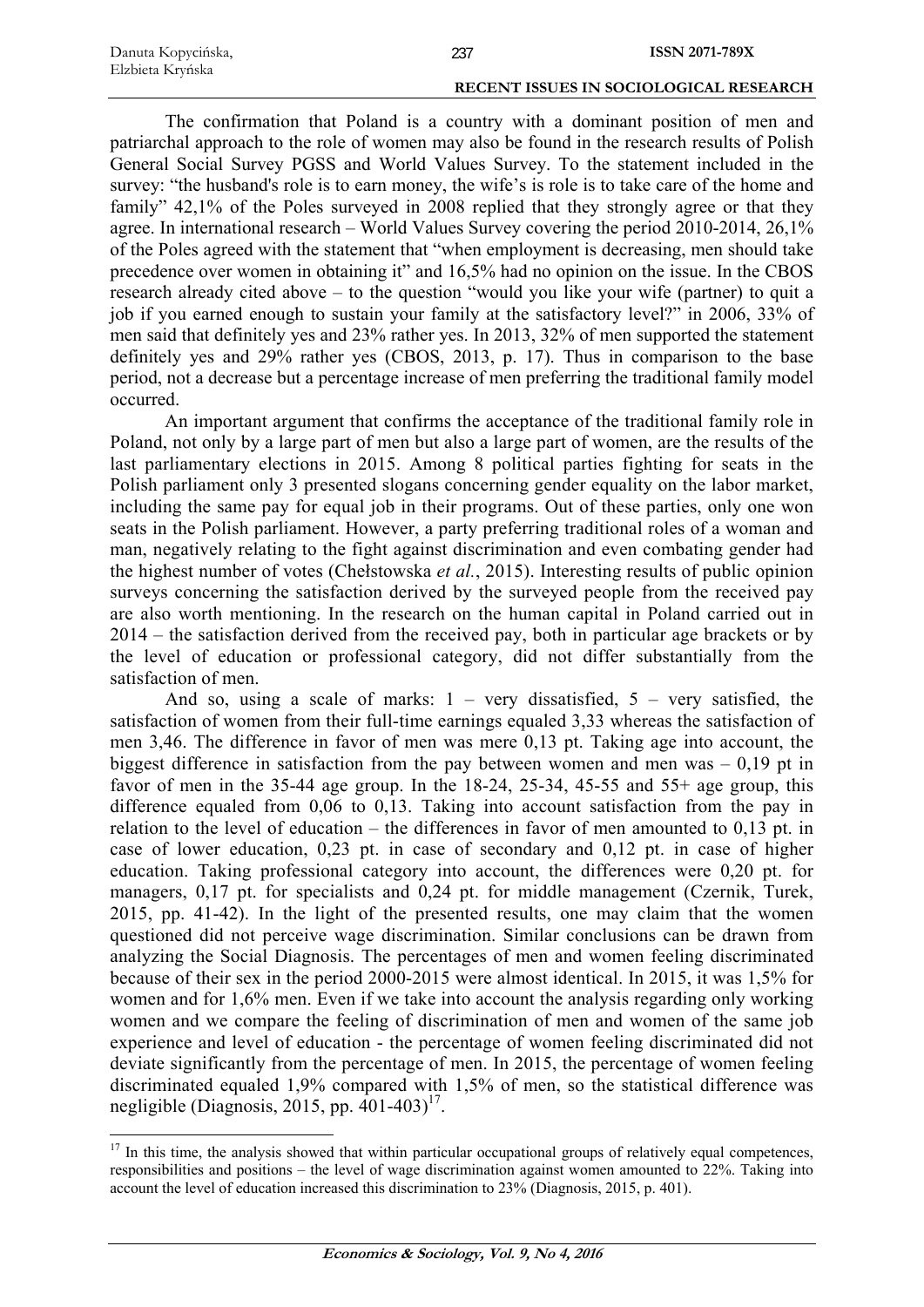In the light of the presented results one may claim that, according to the theories presented in the paper, the discrimination existing in Poland results mainly from the wellestablished and broadly accepted by a large part of society social and cultural norms preferring the traditional role of man and women. The acceptance of these norms also results in a situation where a big part of both men and women also accept gender pay gap disfavoring women, claiming that it is a natural order of things, not discrimination.

# **Conclusion**

The results of the statistical-economic analysis of gender pay gap formation in Poland over the period 1992-2015 showed that over the entire period of the study the remuneration of women was lower than the remuneration of men and the lowest R earnings ratio and the biggest pay gap occurred at the highest level of education and employment<sup>18</sup>. This wage differentiation disfavoring women was not a result of differences in education, job experience, position held, professional group, ownership sector, industry or company size. The carried out analysis took into account similar social-professional and demographic characteristics of both studied groups. In this respect, it is also useful to mention that the gender wage gap disfavoring women has been taking place in a situation of higher level of human capital of women compared with men, measured by means of the formal education. Therefore, if for all social-professional and demographic characteristics analyzed, and over the entire period of the study, the remuneration of women was lower than the remuneration of men and the assumed MDC discrimination coefficient was higher than 0 (MDC>0) – it appears appropriate to state that wage discrimination of women exists in Poland and that this discrimination is of permanent character. The legal regulations in force in Poland – both EU and national – forbid all forms of discrimination of women on the labor market. The reasons for the existence, in spite of the legal regulations, of the indicated wage discrimination of women, according to the presented theories of discrimination, should be primarily seen in the entrenched socio-cultural norms, beliefs and stereotypes. The presented results of public opinion surveys indicate that the historically shaped views on traditionally perceived roles of women and men originating from the Christian-catholic tradition which is dominant in Poland gain the acceptance of large sections of society. In the group accepting the role of the father – the breadwinner and the role of the women as the wife, mother and caregiver, there are both economic entities being the source of discrimination of women and the discriminated women. The acceptance of the role of the man as the main breadwinner of the family equals here the acceptance of his dominant role in the professional sector. In this context, higher remuneration of an employee – a man than an employee – a woman, even with similar social-professional characteristics is a natural order of things and as such, gains acceptance of a large part of both men and women, including the discriminated.

It seems that this widespread acceptance of the traditional role of the man in Poland also results in a situation where a large part of women – in spite of the indicated wage discrimination – do not feel discriminated on the labor market and the satisfaction of women derived from the received pay is comparable with the satisfaction of men. The obtained results of the statistical-economic analysis and the results of public opinion surveys together with relating them to the theory of wage discrimination allowed positive verification of the research hypothesis about permanent wage discrimination against women existing in Poland resulting mainly from the well-established and broadly accepted by a large part of society socio-cultural norms. The superiority of the socio-cultural norms over the formal antidiscrimination laws in force in Poland also justifies the statement that the phenomenon of

<sup>1</sup>  $18$  The pay gap here equaled over 30%.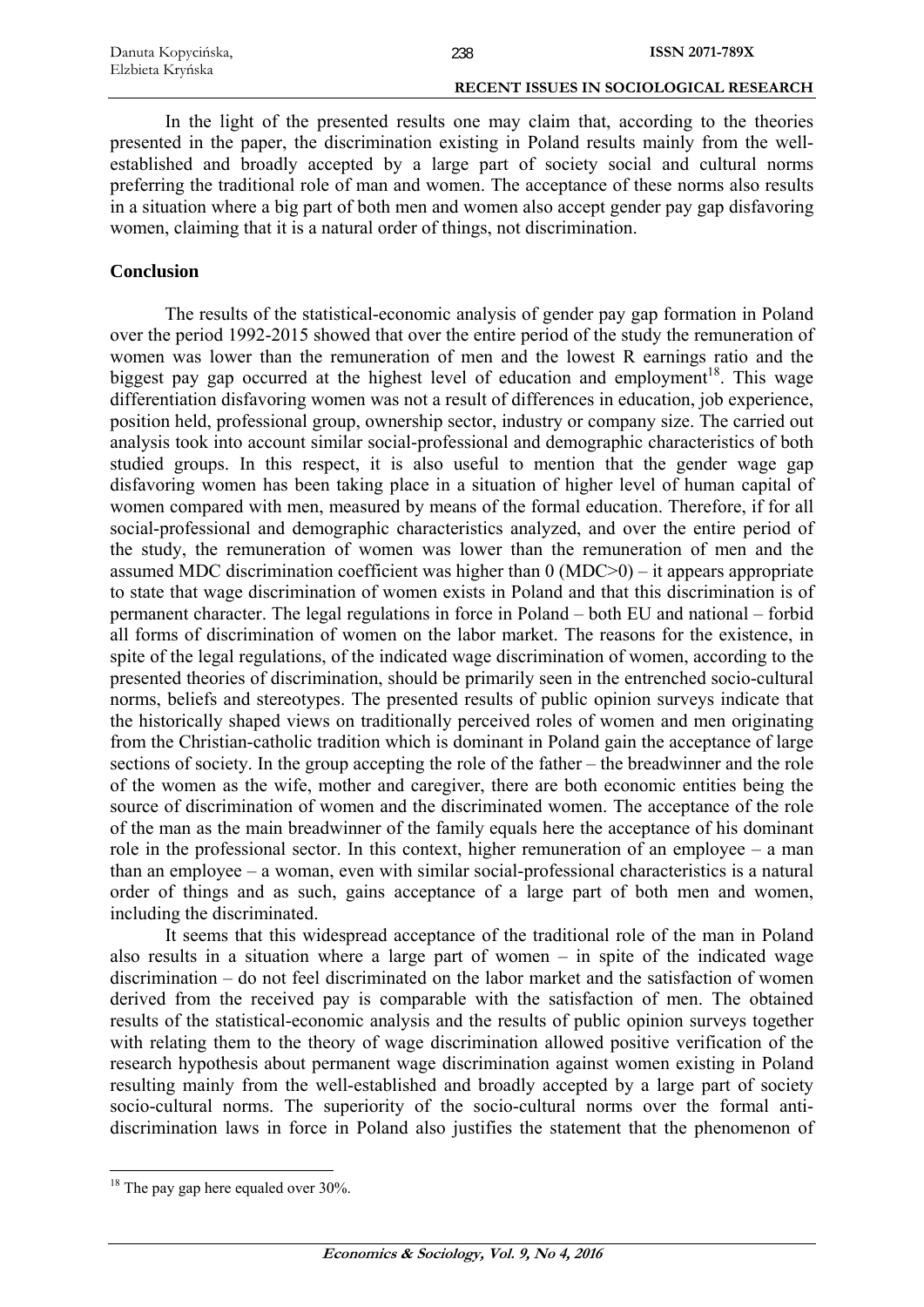wage discrimination is going to continue. It is going to be accepted and strengthened by particular social groups. The change of presumptions concerning traditional gender roles among a wide range of stakeholders – both the discriminating and the discriminated, does not seem possible in the nearest future.

# **References**

- Arrow, K. J. (1973), The Theory of Discrimination, In: O. Achenfelter, A. Ress, *Discrimination in Labor Markets*, Princeton University Press, Princeton – New Jersey.
- Barron, R. D., Norris, G. M. (1976), Sexual Division and the Dual Labor Market, In: Barker, D. L., Allen, S., *Dependence and Exploitation in Work and Marriaqe*, Longman, London-New York.
- Becker, G. S. (1957), *The Economics of Discrimination*, The University of Chicago Press, Chicago-London.
- Becker, G. S. (1964), *Human Capital*, Chicago.
- Becker, G S. (1975), Human Capital, *National Bureau of Economic Research*, New York.
- Bergman, B. R. (1971), The Effecton on White Incomes if Discrimination in Employment, *Journal of Political Economy*, No. 79, pp. 294-313.
- Centrum Badania Opinii Społecznej (CBOS), *2013 kobieta pracująca*. Komunikat z badań, www.cbos.pl/SPISKOM.POL/2013/K\_028\_13.pdf (5.06.2016).
- Chełstowska, A., Druciarek, M., Niżycka, A., Skoczylas, N. (2015), *Udział kobiet w wyborach parlamentarnych 2015.* Wyniki monitoringu Obserwatorium. Równość Płci, rownoscplci.pl/publikacje. 6,27html (10.08.2016).
- Czarnik, Sz., Turek, K. (2015), *Polski rynek pracy aktywność zawodowa i struktura wykształcenia.* Edukacja a rynek pracy t. III, Polska Agencja Rozwoju Przedsiębiorczości, Warszawa, www.uj.edu.pl/documents/102715934/678ab8e9-Odaf-4cb7-9753-748201dce056 (10.08.2016).
- Diadnoza Społeczna (2007), *Warunki i jakość życia Polaków*, red. Czapiński, J., Panek, T. Rada Monitoringu Społecznego, Warszawa.
- Diagnoza Społeczna (2009), *Warunki i jakość życia Polaków*, red. Czapiński, J., Panek, T. Rada Monitoringu Społecznego, Warszawa.
- Diagnoza Społeczna (2011), *Warunki i jakość życia Polaków*, red. Czapiński, J., Panek, T. Rada Monitoringu Społecznego, Warszawa.
- Diagnoza Społeczna (2013), *Warunki i jakość życia Polaków*, red. Czapiński, J., Panek, T. Rada Monitoringu Społecznego, Warszawa.
- Diagnoza Społeczna (2015), *Warunki i jakość życia Polaków*, red. Czapiński, J., Panek, T. Rada Monitoringu Społecznego, Warszawa.
- Doeringer, P., Piore, M. (1971), *Internal Labor Markets and Manpower Analysis*, Heath, D. C., Lexington Mass.
- Dyrektywa Rady Wspólnoty Europejskiej nr 75/117 EWG z dn. 10.02.1975 roku, *Zasada równości wynagrodzeń kobiet i mężczyzn*.
- Ehrenberg, R. G., Smith, R. S. (1982), *Modern Labor Economics, Theary and Publicy*, Foresman and Company, Glenview Illionis.
- Gawrycka, M., Wasilczuk, J., Zwiech, P. (2007), *Szklany sufit i ruchome schody kobiety na rynku pracy*, CeDeWu, Warszawa.
- Dijkstra, G. (2003), Kobiety w Europie Środkowej i Wschodnie: rynek pracy w okresie transformacji, In: Dijkstra, A. G., Plantega, J. (red.), *Ekonomia i płeć. Pozycja zawodowa kobiet w Unii Europejskiej*, Gdańskie Wydawnictwo Psychologiczne, Gdańsk.
- GUS (1998), *Rocznik statystyczny pracy*, GUS, Warszawa.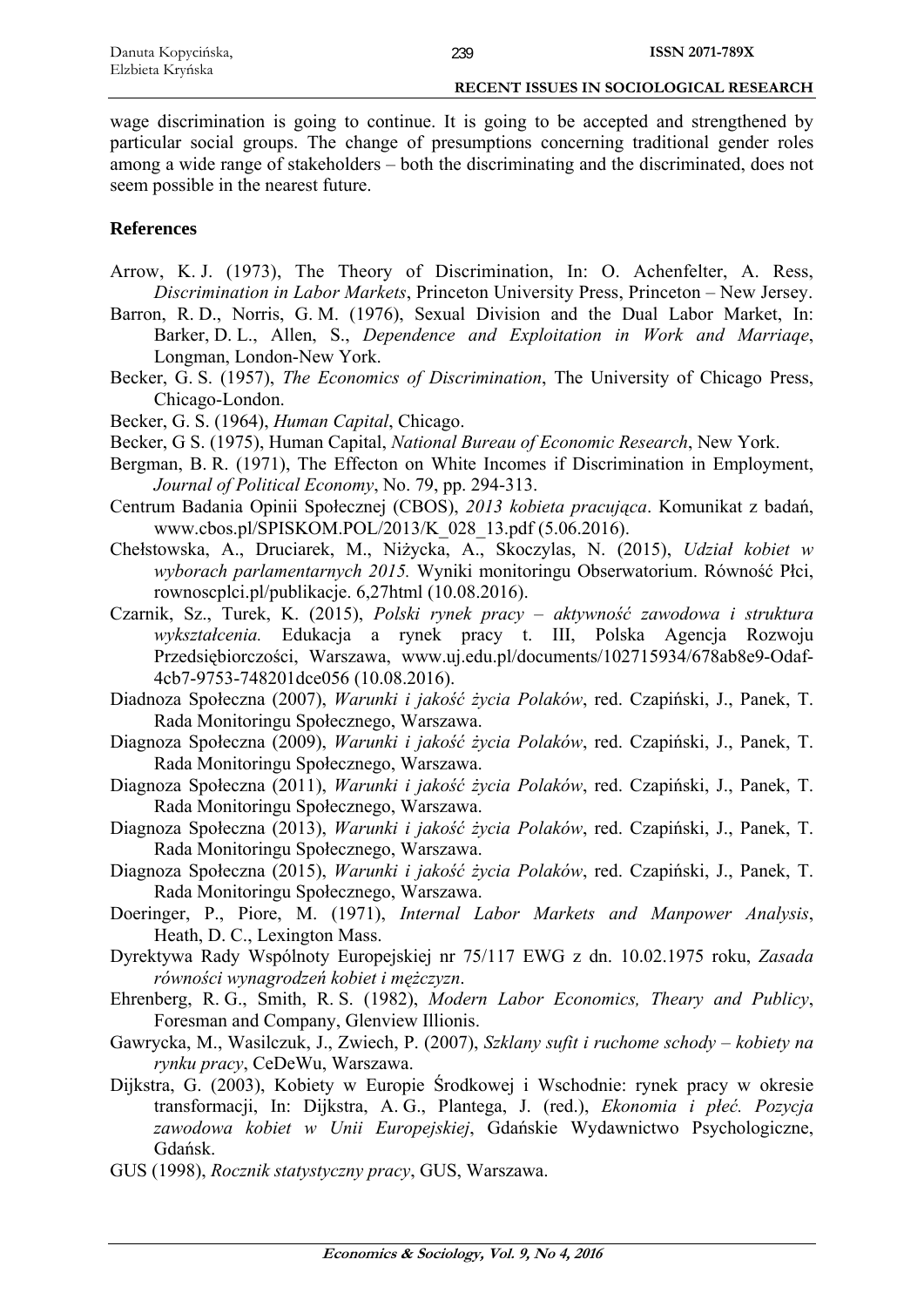GUS (2000), *Rocznik statystyczny pracy*, GUS, Warszawa.

GUS (2001), *Rocznik statystyczny pracy*, GUS, Warszawa.

- GUS (2008), *Struktura wynagrodzeń według zawodów w październiku*, stat.gov.pl/cps/rde/xbcr/gus/pw-struktura wynagr\_wg\_zawodow\_10.2008 pdf (10.06.2015).
- GUS (2010), *Struktura wynagrodzeń według zawodów w październiku*, stat.gov.pl/cps/rde/xbcr/gus/pw wynagrodzeń wg zawodów X 2010 pdf (10.06.2016).
- GUS (2012), *Struktura wynagrodzeń według zawodów w październiku*, stat.gov.pl/downioad/gfx/pw struktura wynagrodzeń wg zawodów x 2012 pdf.(10.06.2016).
- GUS (2014), *Struktura wynagrodzeń według zawodów w październiku*, stat.gov.pl/obszarytematyczne/rynek-pracy/pracujacy-zatrudnieni-wynagrodzenia-koszty-pracy/strukturawynagrodzen-wedlug/zawodow-w-pazdzierniku-2014-r.5.4/html (05.06.2016).
- GUS (2014), *Struktura wynagrodzeń według zawodów w październiku*, stat.gov.pl/obszary\_tematyczne/rynek\_pracy/pracujacy\_zatrudnieni\_wynagrodzenia\_ko szty pracy/struktura wynagrodzen wedlug w paźdźerniku 2014 r ,4,7.hml archiwu m. (10.06.2016).
- GUS (2015), *Struktura wynagrodzeń według zawodów w październiku. Notatka informacyjna*, stat.gov.pl/amp notatka briefing 11 grudzien\_2015\_struktura wynagrodzen (11.06.2016).
- GUS (2015), *Edukacja*, szkoły wyższe.stat.gov.pl/obszarytematyczne/edukacja/edukacja/szkoły-wyższe-i-ich-finansew-2014-r,2,11 html (15.06.2016).
- GUS (2015), Szkoły wyższe i ich finanse w 2014 roku, File:///C:/Users/Admin/Downloads/szkoly\_wyzsze\_i\_ich\_finanse\_w\_2014%20(1)pdf (15.06.2016).
- GUS (2015), *Struktura narodowo-ekonomiczna, językowa i wyznaniowa ludności Polski*, stat.gov.pl/files/gtx/portalinformacyjny/pl/defaultaktualnosci/5670/22/1/1/struktura\_nar odowo\_etniczna.pdf (20.09.2016).
- Johnes, G., Sapsford, D. (1966), Some Recent advances in the Economic Analysis of Discrimintion, International Journal of Manpower, No. 1(17), pp. 10-25.
- Kalinowska-Nawrotek, B. (2004), *Theories of Labour Market Discriminationl against Women*, Research of Contemporary Economic. Issues by Young Economikcts, ed. Kokocinska, M., The Poznań University of Economics Publishing – House, Poznań.
- Kalinowska-Nawrotek, B. (2005), *Dyskryminacja kobiet na polskim rynku pracy*, Wydawnictwo AE w Poznaniu, Poznań.
- Kalinowska-Sufinowicz, B. (2015), *Polityka społeczno-gospodarcza państwa wobec rynku pracy kobiet*, Wydawnictwo Uniwersytetu Ekonomicznego w Poznaniu, Poznań.
- *Kobiety nie chcą kobiet w zarządach*, Gospodarka. pl. (2.02.2016).
- *Konstytucja Rzeczpospolitej Polskiej* z dn. 02.04.1997 art.33.
- *Konwencja ONZ w sprawie likwidacji dyskryminacji kobiet* z 18.12.1979 roku., art. 11.
- *Konwencja Międzynarodowej Organizacji Pracy* nr 100 z dn. 29.06.1951.
- *Konwencja Międzynarodowej Organizacji Pracy* nr 111 z dn. 25.06.1958.
- Kopycińska, D. (2014), Individual female entreprenship, In: Jaki, A., Rojek, T (ed.), *Managing Organizations in Changing Environment. Models-Concepts-Mechamisms*, University of Economic, Cracow.
- Kopycińska, D. (2015), The professional situation of women and men in Poland declarations and realities, In: Okoń-Horodyńska, E., Zacharowska-Mazurkiewicz (ed.), *Statistical Profiles of Women`s and Men`s status in the Economy science and society*, Jagiellonian University, Press, Cracow.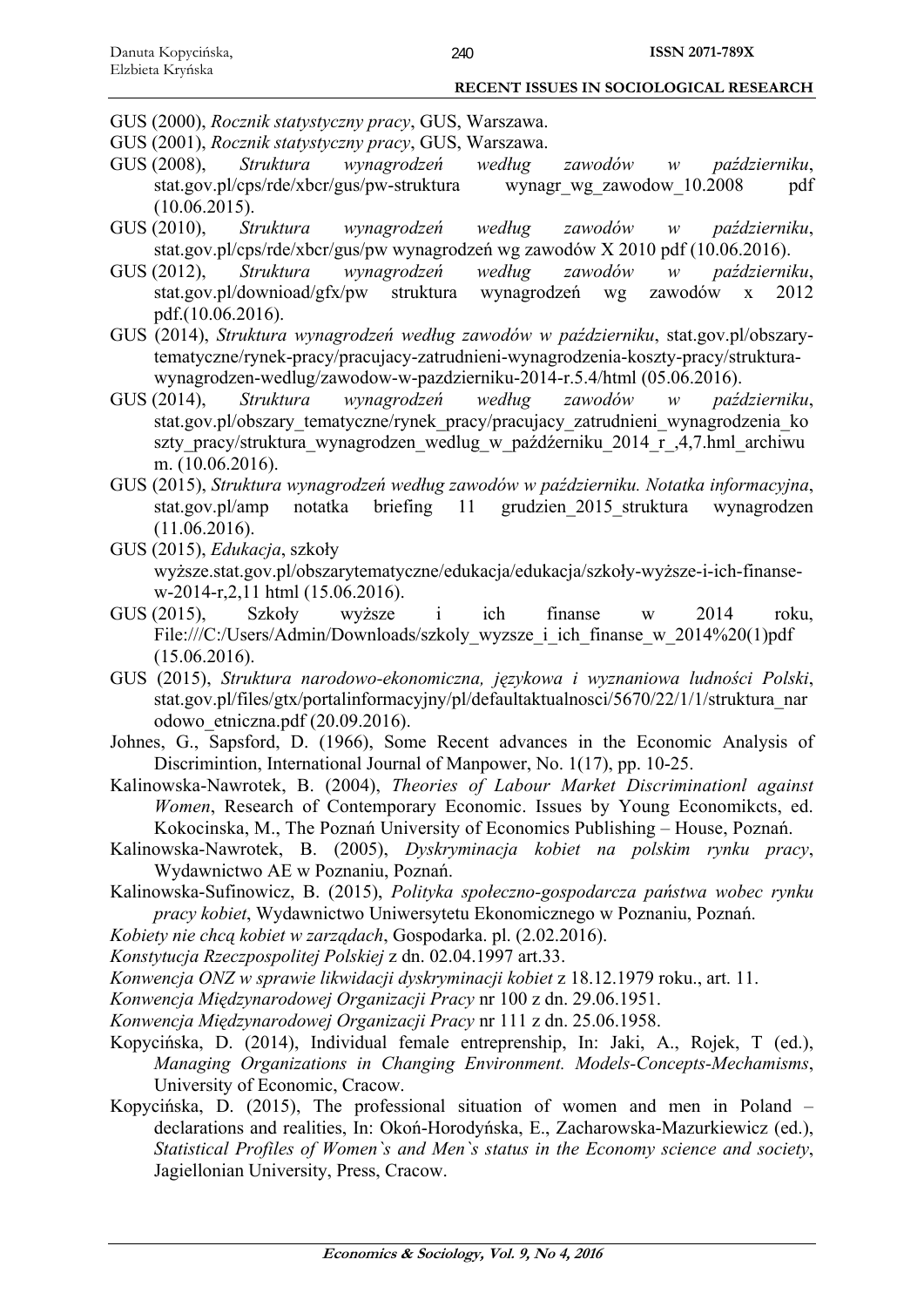- Kopycińska, D., Kryńska, E. (2015), Wages In Labour Market Theories, *Folia Economica Stetinensia*, No. 15 (2), pp. 177-190.
- Kopycińska, D., Kryńska, E. (2016), The precariat in the labour market in Polen-social and oconomic aspects, Journal of International Studies, Vol. 9, No. 2, pp. 79-89.
- Krug, B. (2003), Dyskryminacja kobiet: perspektywa neoinstytucjonalna. Ekonomia i płeć, In: Greske, A., Dijkstra, Janneke, Plantega (red.), *Pozycja zawodowa kobiet w Unii Europejskiej*, Gdańskie Wydawnictwo Psychologiczne, Gdańsk.
- Kryńska, E. (1996), *Segmentacja rynku pracy. Podstawy teoretyczne i analiza statystyczna*, Wydawnictwo Uniwersytetu Łódzkiego, Łódź.
- Kryńska, E. (2000), *Możliwości zasobów pracy w wybranych teoriach rynku pracy*, In: Kryńska, E. (red.), *Możliwości zasobów pracy. Analiza i metody symulacji*, IPiSS, Warszawa.
- Łysoń, P. (red.) (2015), *Wyznania religijne. Stowarzyszenia narodowościowe i etniczne w Polsce w latach 2009-2011*, GUS, Warszawa.
- Mincer, J., & Polacheck, S. (1974). Family investments in human capital: Earnings of women, *Economics of the Family: Marriage, Children, and Human Capital* (pp. 397-431), University of Chicago Press.
- Mincer, J., Ofek, H. (1982), Interrupted Interrupted work careers: Depreciation and restoration of human capital, *Journal of human resources*, pp. 3-24.
- Parkin, F. (1974), Strategies of Closure in Class Formation, In: F. Parkin (ed.), *The Social Analysis of Class Structure*, Tavistock, London.
- Parsons, T. (1972), *Szkice z teorii socjologicznej*, PWN, Warszawa.
- Piore, M. (1970), The Dual Labor Market. Theory and Applications In: Barringer, R., Beer S. H. Winthrop (ed.), *The State and the Poor*, Cambridge Mass.
- Plantenga, J. Europejska konstanta i specyfika poszczególnych państw: pozycja kobiet na rynku pracy w Unii Europejskiej, In: Dijkstra, A., Plantega, J. (red.), *Ekonomia i płeć. Pozycja zawodowa kobiet w Unii Europejskiej*, Gdańskie Wydawnictwo Psychologiczne, Gdańsk.
- Podskoczy, A. (2015), *Nierówność płacowa kobiet i mężczyzn się nie zmniejsza*, www.rp.pl>Ekonomia>Praca>Rynek pracy (5.09.2016).
- Polachek, S. (1979), Occupational Segregation among Women: Theory, Evidence and a Prognosis, In: Lioyd, C. (ed.), *Women in the Labor Market*, Columbia Universitet Press, Columbia.
- *Różnice w wynagrodzeniach kobiet i mężczyzn w Polsce w latach 1999-2008*, wynagrodzenia pl. Ogólnopolskie Badania Wynagrodzeń Sedlak&Sedlak, Wrzesień M., wynagrodzenia.pl/artykuł/roznice\_w\_wynagr\_kobiet\_i\_mez\_w\_polsce\_w\_latach\_1998- 2008 (2.02.2016).
- Reszke, I. (1991), *Nierówności płci w teoriach. Teoretyczne wyjaśnienia nierówności płci w sferze pracy zawodowej*, PAN, Warszawa.
- Schultz, T. W. (1961), Investment in human capital, *The American economic review*, pp. 1-17.
- Stevenson, M. (1975), Women Wages and Job Segregation, In: Edwards, R. C., Reich, M., Gorgon, D. C. (ed.), *Labor Market Segmentation*, Heath, Lexington Mas.
- Ustawa z 21 grudnia 2001 r. o zmianie ustawy Kodeks pracy. Dz.U. Nr 154, poz. 1805.
- *Wynagrodzenia kobiet i mężczyzn w 2014 roku*, wynagrodzenia.pl.OBW Sedlak&Sedlak  $(2.02.2016).$